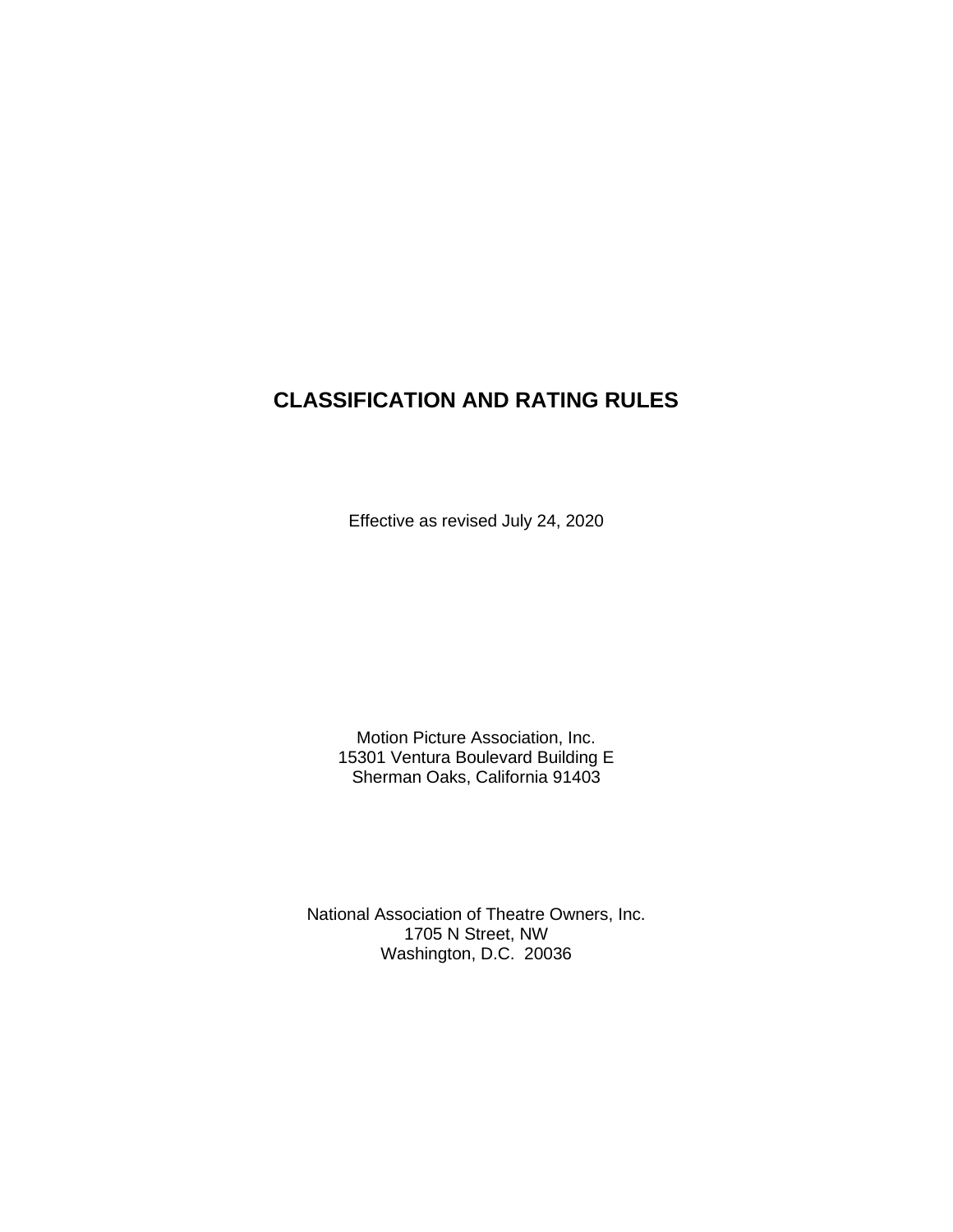## **CONTENTS**

| <b>ARTICLE I</b>   | ORGANIZATION OF CLASSIFICATION AND RATING                           |  |
|--------------------|---------------------------------------------------------------------|--|
| <b>ARTICLE II</b>  |                                                                     |  |
| Section 1.         |                                                                     |  |
| Section 2.         | Procedures for Submitting Motion Pictures for Rating 3              |  |
| Section 3.         |                                                                     |  |
| Section 4.         | Submission of Rated Motion Pictures for New and Different Ratings 7 |  |
| <b>ARTICLE III</b> |                                                                     |  |
| Section 1.         |                                                                     |  |
| Section 2.         |                                                                     |  |
| Section 3.         |                                                                     |  |
| <b>ARTICLE IV</b>  | CLASSIFICATION AND RATING APPEALS BOARD  12                         |  |
| Section 1.         |                                                                     |  |
| Section 2.         | Responsibilities of the Appeals Board and Observers13               |  |
| Section 3.         |                                                                     |  |
| Section 4.         |                                                                     |  |
| <b>ARTICLE V</b>   |                                                                     |  |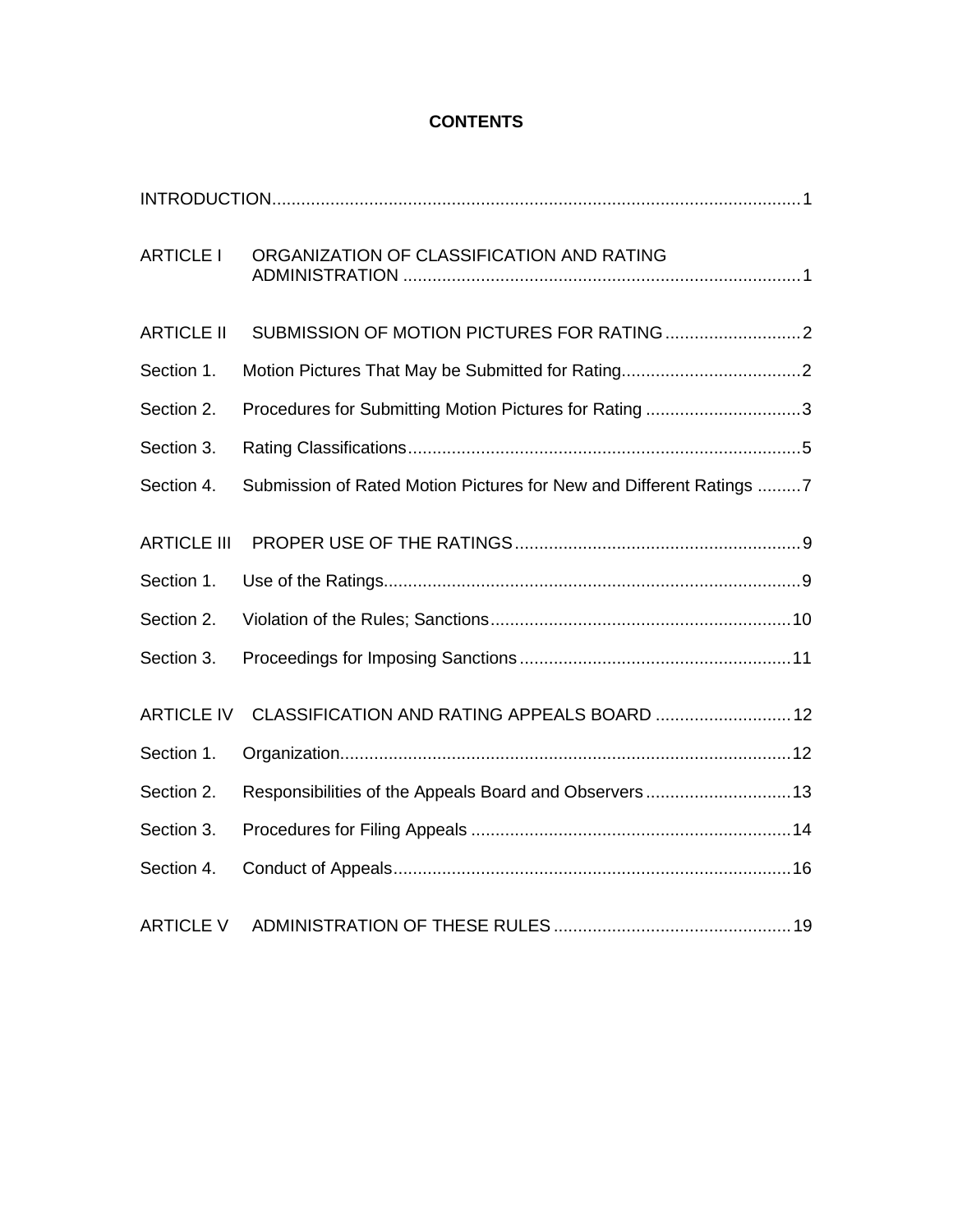#### **INTRODUCTION**

The Classification and Rating Administration ("CARA") and the Classification and Rating Appeals Board were established by the Motion Picture Association, Inc. ("MPA") and the National Association of Theatre Owners, Inc. ("NATO") as part of a voluntary system to provide information to parents to aid them in determining the suitability of individual motion pictures for viewing by their children. CARA is operated as an independent division of MPA. The CARA Rating Board issues ratings for motion pictures exhibited and distributed in the United States.

The Rating Board does not determine the content that may be included in motion pictures by filmmakers, nor does it evaluate the quality or social value of motion pictures. By issuing a rating, it seeks to inform parents of the level of certain content in a motion picture (violence, sex, drugs, language, thematic material, adult activities, etc.) that parents may deem inappropriate for viewing by their children. It is not CARA's purpose to prescribe socially-appropriate values or to suggest any evolution of the values held by American parents, but instead to reflect the current values of the majority of American parents, so that parents benefit from and feel fairly informed by the ratings system.

The members of the MPA and NATO are not involved in the Rating Board's determination of the ratings assigned to individual motion pictures. The Rating Board is self-supporting, based on fees it receives from producers and distributors of motion pictures submitted for rating. Those fees are assessed in relation to the negative cost

of the submitted motion picture and the submitting party's yearly aggregate gross income from motion picture distribution.

Following are the Rules that govern the functioning of the rating system. They are intended to provide guidance to producers, distributors and exhibitors as well as to members of the public about the operation of the rating system and the meaning of the ratings.

#### **ARTICLE I ORGANIZATION OF CLASSIFICATION AND RATING ADMINISTRATION**

- A. As outlined in these Rules, CARA rates motion pictures intended to be exhibited and distributed commercially to the public in the United States to provide parents information concerning the content of those motion pictures to help them determine each motion picture's suitability for viewing by their children.
- B. The Rating Board of CARA is comprised as follows:
	- (1) A Chairperson, appointed by the Chairman of the MPA with the concurrence of the President of NATO, who is ultimately responsible for the rating of all motion pictures submitted to CARA and for the operation and administration of CARA.
	- (2) Appropriate staff members, one of whom is designated Administrative Director by the Chairperson.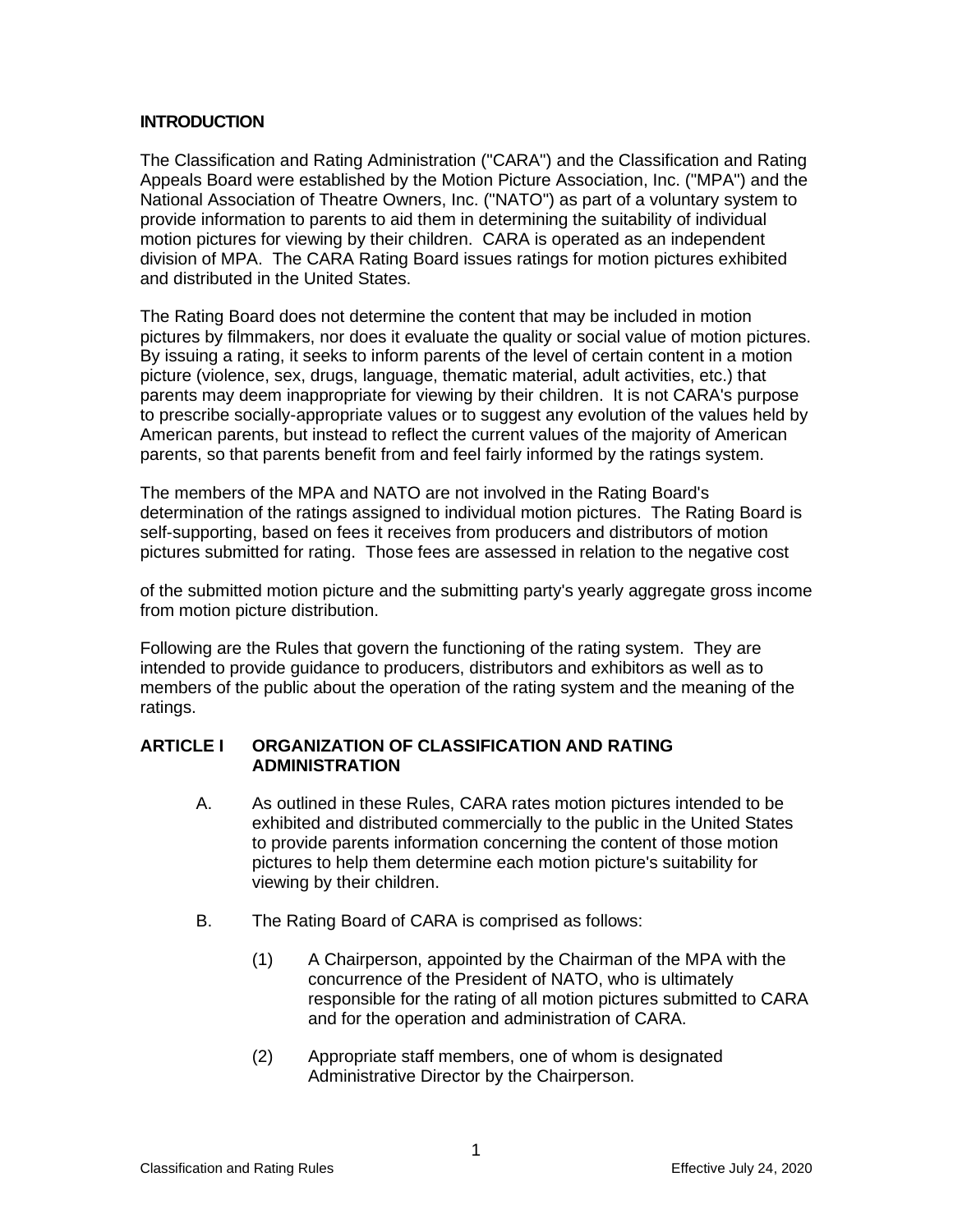- (3) Senior Raters, selected by the Chairperson from among the Raters, who have demonstrated experience and judgment in the rating of motion pictures. Senior Raters lead the deliberations of the Raters that result in the rating of individual motion pictures, then communicate with the rating contact for ratings about those motion pictures and ensure continuity and consistency of the ratings system.
- (4) Raters, who participate in the rating of individual motion pictures together with the Chairperson and the Senior Raters. Raters serve for up to seven years, at the discretion of the Chairperson. The Chairperson attempts to select a group of Raters who represent the diversity of American parents.
- C. Each member of the Rating Board must be a parent and may not have any other affiliation with the entertainment industry. The Chairperson and Senior Raters may have children of any age. Raters must have children between the ages of five and fifteen when they join the Rating Board and must leave the Rating Board when all of their children have reached the age of twenty-one.
- D. The Chairperson of CARA will develop and maintain a curriculum of relevant materials for the initial training of Raters and for periodic review with them of the standards applied by the majority of American parents to determine the motion picture content suitable for viewing by their children.
- E. The identities of the Chairperson of CARA and of the Senior Raters will be disclosed to the public and to producers and distributors who submit motion pictures for rating by CARA. The identity of the other Raters will not be disclosed, to protect them from being subject to pressure from members of the public and producers and distributors of motion pictures with respect to the rating of individual motion pictures.

#### **ARTICLE II SUBMISSION OF MOTION PICTURES FOR RATING**

#### **Section 1. Motion Pictures That May be Submitted for Rating**

A. For purposes of these Rules, "motion picture" includes feature motion pictures and shorts. A "feature motion picture" is a film with a running time of greater than 30 minutes. A "short" is a motion picture that has a running time of 30 minutes or less, including all credits, that does not constitute advertising in the judgment of CARA and the Advertising Administration. CARA and the Advertising Administration will make the advertising determination taking into account such criteria as the extent to which: (i) the content can stand on its own as a self-contained motion picture, (ii) it contains images from an as yet released feature motion picture and (iii) it serves as a preview or promotion of an upcoming feature motion picture. To the extent CARA and the Advertising Administration determine that content submitted for rating under these Rules as a short is advertising, the content will be subject to the Advertising Administration Rules.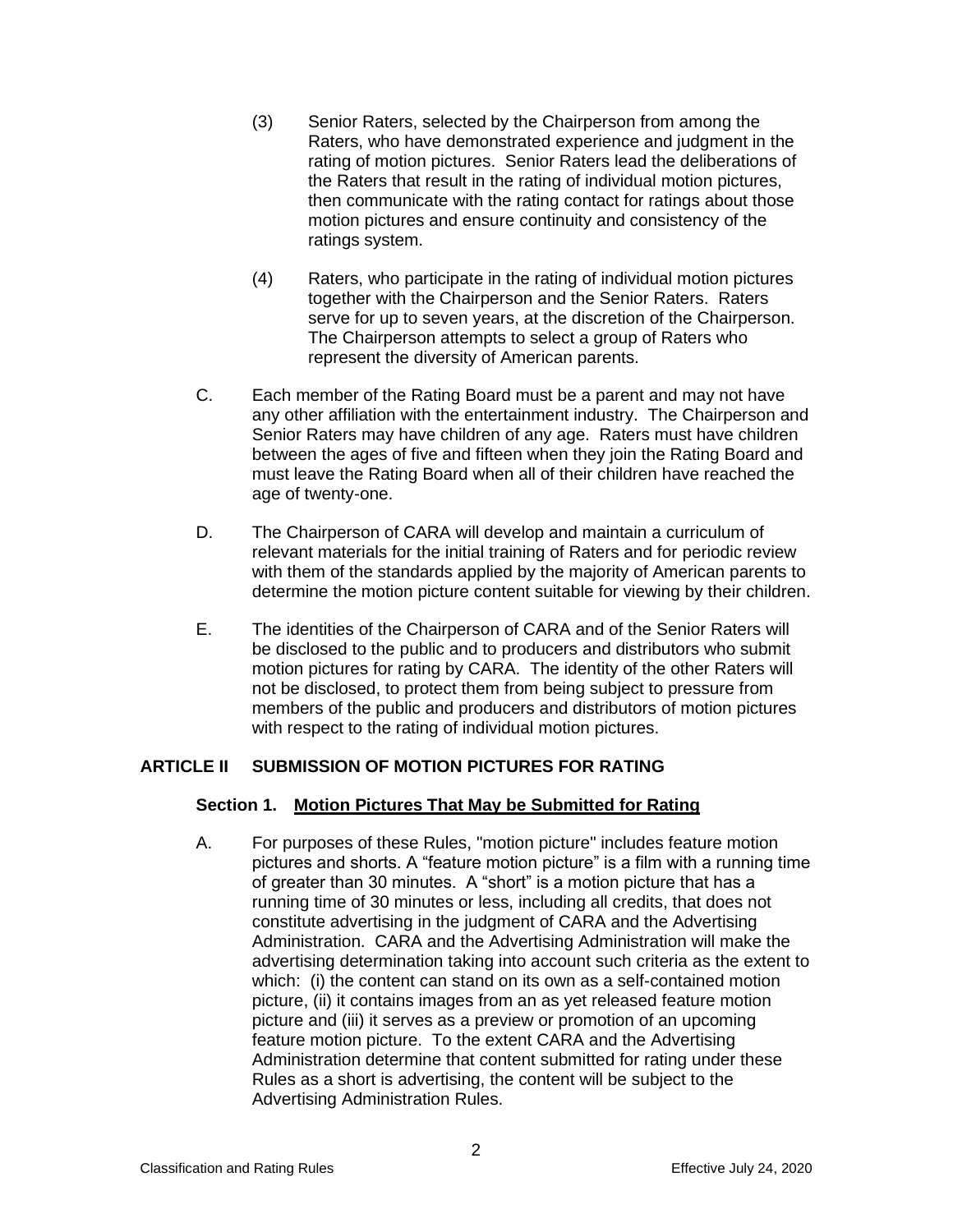- B. For purposes of these Rules, a motion picture is "exhibited" if it has been made commercially available for screening for paid admission in a commercial motion picture theatre for a run of at least seven consecutive days and has been advertised during that run in a manner considered normal and customary to the industry.
- C. For purposes of these Rules, a motion picture is "distributed" if it has been made commercially available for sale or license to members of the public for personal home use. As used in these Rules, "distribution" does not include the distribution of a motion picture for theatrical exhibition unless otherwise specifically indicated.
- D. CARA will rate any motion picture at any time before or after it is exhibited or distributed in the United States.
- E. For purposes of these Rules, an "MPA member" is any member of the MPA, and any parent or subsidiary of such a member or of such a parent or subsidiary ("parent" and "subsidiary" relationships are those in which one legal entity has greater than a 50% ownership interest in another legal entity).
- F. All motion pictures intended for exhibition in the United States produced or theatrically distributed by a member of the MPA must be submitted to CARA for rating. Such motion pictures may only be exhibited in the United States with a CARA rating and rating descriptors and are subject to these Rules, as well as the Advertising Administration Rules.
- G. Any motion picture not produced or theatrically distributed by a member of the MPA may be submitted to CARA for rating in the same manner and under the same conditions as those applicable to submission of motion pictures by members of the MPA. However, the producer or distributor of such a motion picture may elect not to accept the rating and rating descriptor for that motion picture, or to surrender the rating for the motion picture, and thereafter may exhibit or distribute the motion picture in the United States without a rating.
- H. A rating certified by CARA for a motion picture may not be used in connection with the exhibition or distribution of any different version of that motion picture.

#### **Section 2. Procedures for Submitting Motion Pictures for Rating**

- A. CARA will issue a rating only after the Rating Board has viewed the completed motion picture.
- B. At the Chairperson's discretion, when the Chairperson determines that advance consultation may expedite the rating process or otherwise enhance the efficiency or integrity of the system, the producer or distributor of a motion picture may request that the Chairperson of CARA review elements of the motion picture ( e.g., the script, individual scenes, or segments of the motion picture) before submission of the completed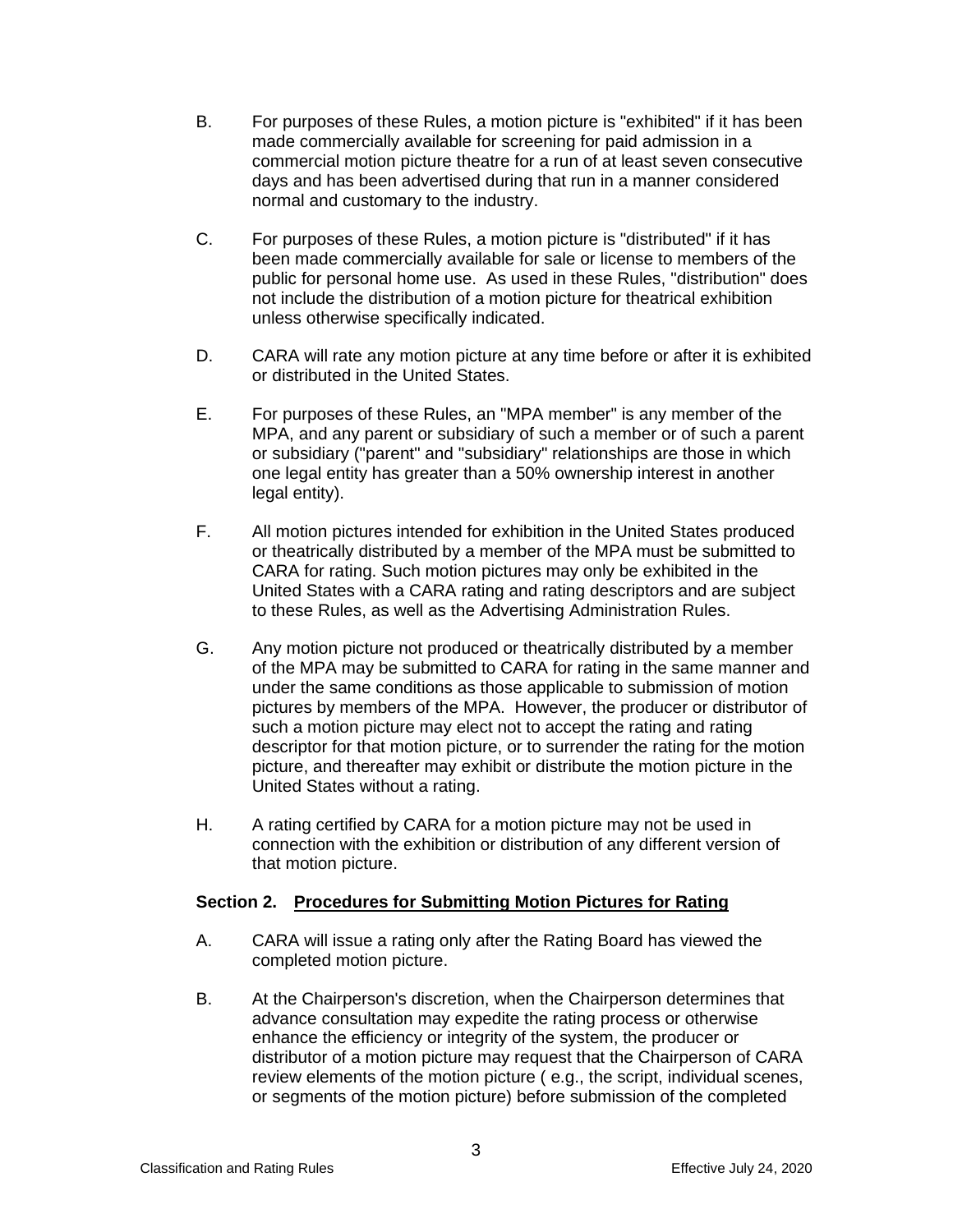motion picture for rating. The Chairperson may advise the producer or distributor about potential ratings and rating descriptor for the completed motion picture. Such consultation is solely for the information of the producer or distributor and will not be considered by the Rating Board in its rating of the motion picture or by the Appeals Board upon an appeal of the rating. Any such advice must be treated as confidential by the producer or distributor.

- C. The producer or distributor submitting a motion picture for rating by the Rating Board must complete the Submittal Agreement and must pay the applicable fee in accordance with the then-current uniform schedule of fees. The current Agreement and schedule of fees are attached to these Rules.
- D. The producer or distributor submitting a motion picture for rating must designate a representative (the "rating contact") who is authorized to communicate with CARA and to accept the rating and rating descriptor. All communications by CARA relating to the rating and rating descriptor of that submitted motion picture must be with the rating contact or with a person authorized by the rating contact to communicate with CARA about the rating and rating descriptor. Such communications must be treated as confidential at all times. The producer or distributor submitting that motion picture for rating also must designate a representative (the "advertising contact") who is authorized to communicate with the Advertising Administration regarding the approval of advertising for the motion picture and is responsible for compliance with the Advertising Administration Rules.
- E. A motion picture submitted for rating is viewed by designated members of the Rating Board, including at least one Senior Rater. After the Raters view the motion picture, each Rater submits a preliminary ballot to the designated Senior Rater, giving the Rater's view of the appropriate rating of the motion picture. The Raters who viewed the motion picture then discuss the appropriate rating and reach agreement on a rating for the motion picture. After the Raters determine the rating of the motion picture, each Rater prepares a final ballot with his or her rating for the motion picture and details of the content of the motion picture that in his or her view require that rating. The Raters' ballots are treated at all times as confidential and are not disclosed outside CARA
- F. The Rating Board may view multiple versions of the motion picture submitted by the producer or distributor prior to certification of the rating. The Chairperson of CARA may regulate the intervals between consecutive screenings of such versions of a motion picture by the Rating Board to avoid the potential for diminished sensitivity to the content of the motion picture.
- G. Every motion picture assigned a rating of PG, PG-13, R or NC-17 by the Rating Board also is assigned a "rating descriptor." This rating descriptor helps guide parents on the type of content that resulted in the motion picture being assigned that rating; modifiers indicate the type and

4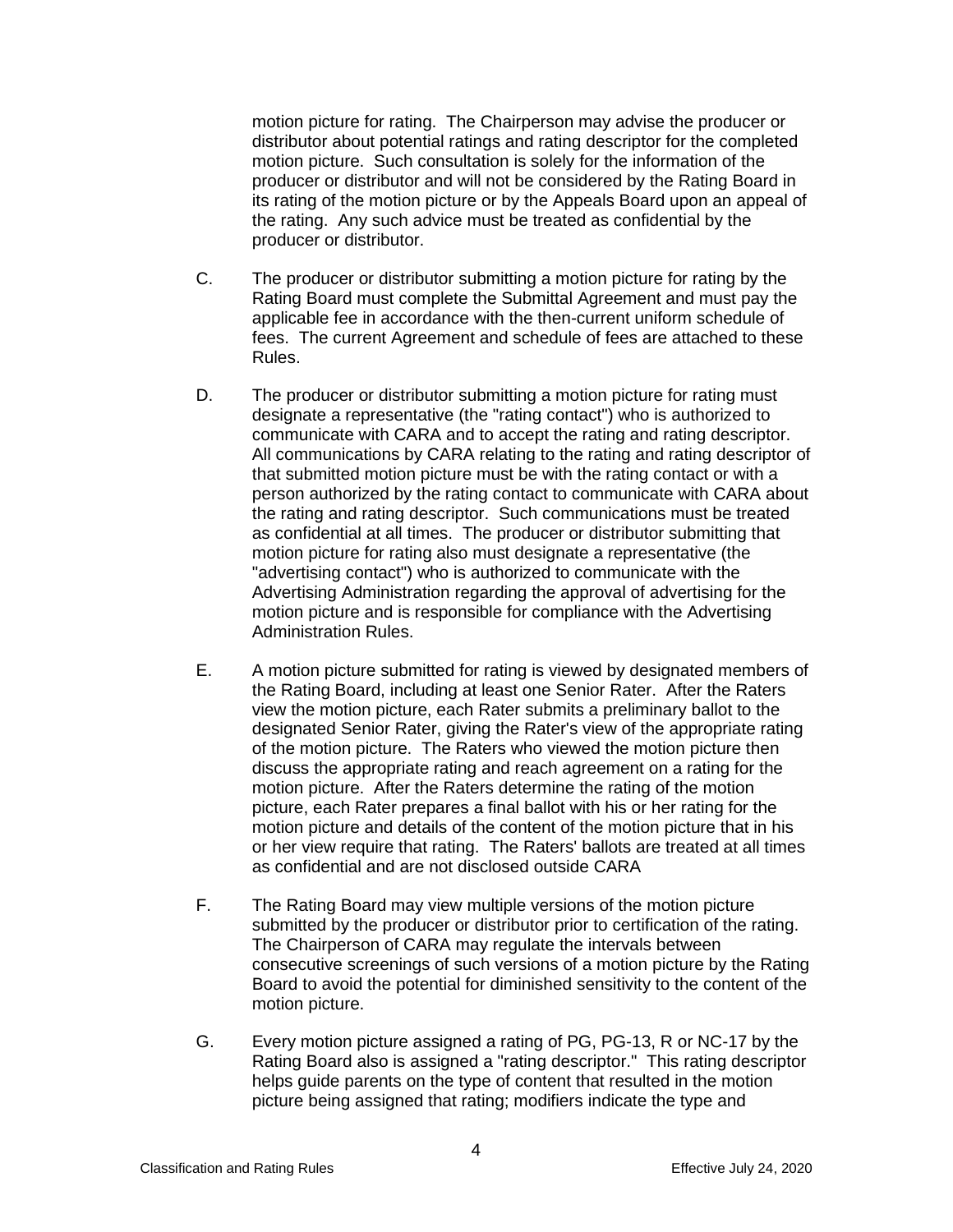intensity of specific elements in the movie. The rating descriptor does not constitute an exhaustive list of the type of content in the motion picture but reflects only the type of content in the motion picture that is strong enough to merit the rating category assigned to the motion picture. (E.g., a motion picture rated R with a rating descriptor only for "sexual content" also may include language, depictions of violence or other rating relevant elements, but only at a PG-13 or lower level.) The rating descriptor for each rated motion picture is determined by the Chairperson of CARA or the Senior Rater, in conjunction with the Raters who viewed the motion picture, based on the elements of the motion picture identified in the ballots of the Raters who viewed the motion picture as elements that caused the motion picture to receive that rating.

- H. After the Rating Board assigns a rating to the motion picture, CARA will inform the rating contact of that rating and the rating descriptor. The rating contact will advise CARA whether the producer or distributor accepts the rating and rating descriptor.
- I. When the rating and rating descriptor for the motion picture are accepted by the rating contact, CARA will issue a Certificate to the holder of the distribution rights for the motion picture that identifies the producer or distributor of the motion picture that submitted the motion picture for rating, the rating of the motion picture, and the Certificate Number of the rating.
- J. If the rating contact has not accepted the rating and rating descriptor for the motion picture within six (6) months of the assignment of the rating to the motion picture by the Rating Board, the Chairperson of CARA may require that the motion picture be re-screened by the Rating Board prior to certification of the rating and rating descriptor.
- K. CARA may make and/or retain a copy of any version of any motion picture submitted for rating as a reference to compare it to any other version submitted for rating and, after a rating has been certified, to verify that the version being exhibited or distributed is the rated version, or for any other reason related to the rating of that motion picture or the administration of the rating system.

#### **Section 3. Rating Classifications**

A. Ratings and rating descriptors issued by CARA are intended to be used by parents to assist them in determining whether the motion picture is appropriate for their children to see and whether their children should be accompanied while seeing the motion picture. In rating a motion picture, the Rating Board evaluates each motion picture in its entirety and considers those aspects of the motion picture that most parents would consider in determining whether that motion picture is suitable for viewing by their children, including mature themes, language, depictions of violence, nudity, sensuality, depictions of sexual activity, adult activities (i.e. activities that adults, but not minors, may engage in legally), and drug use.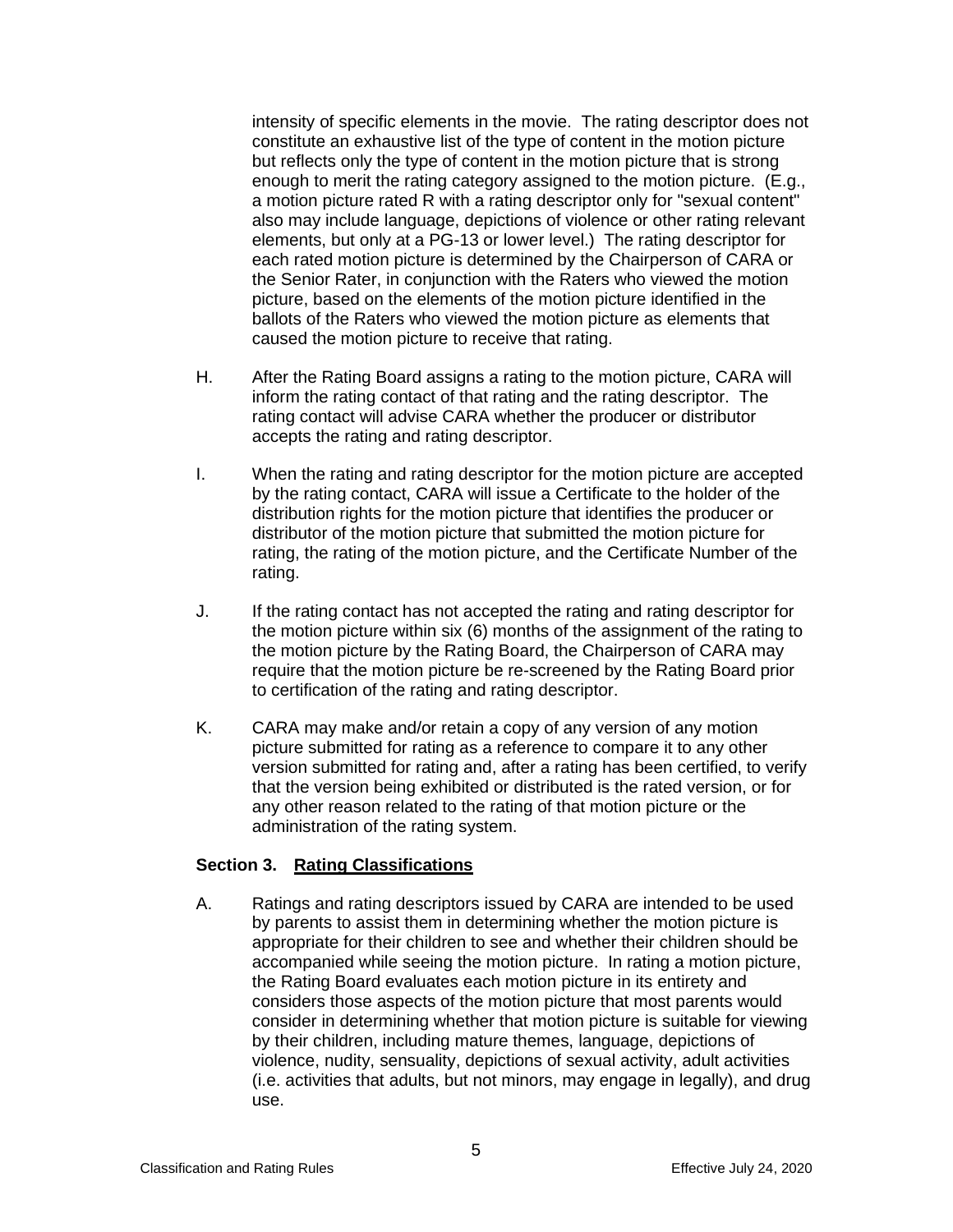- B. CARA assigns a rating to each motion picture. CARA assigns the rating the Rating Board believes would best reflect the opinion of most American parents about the suitability of that motion picture for viewing by their children. When CARA assigns a rating, it also provides a rating descriptor for that rating in order to better inform parents of the elements of the motion picture that caused the motion picture to be given that rating.
- C. CARA assigns one of the following ratings, with the following meanings, to each picture:
	- (1) G General Audiences. All Ages Admitted.

A G-rated motion picture contains nothing in theme, language, nudity, sex, violence or other matters that, in the view of the Rating Board, would offend parents whose younger children view the motion picture. The G rating is not a "certificate of approval," nor does it signify a "children's" motion picture. Some snippets of language may go beyond polite conversation but they are common everyday expressions. No stronger words are present in G-rated motion pictures. Depictions of violence are minimal. No nudity, sex scenes or drug use are present in the motion picture.

(2) PG - Parental Guidance Suggested. Some Material May Not Be Suitable For Children.

A PG-rated motion picture should be investigated by parents before they let their younger children attend. The PG rating indicates, in the view of the Rating Board, that parents may consider some material unsuitable for their children, and parents should make that decision.

The more mature themes in some PG-rated motion pictures may call for parental guidance. There may be some profanity and some depictions of violence or brief nudity. But these elements are not deemed so intense as to require that parents be strongly cautioned beyond the suggestion of parental guidance. There is no drug use content in a PG-rated motion picture.

(3) PG-13 - Parents Strongly Cautioned. Some Material May Be Inappropriate For Children Under 13.

A PG-13 rating is a sterner warning by the Rating Board to parents to determine whether their children under age 13 should view the motion picture, as some material might not be suited for them. A PG-13 motion picture may go beyond the PG rating in theme, violence, nudity, sensuality, language, adult activities or other elements, but does not reach the restricted R category. The theme of the motion picture by itself will not result in a rating greater than PG-13, although depictions of activities related to a mature theme may result in a restricted rating for the motion picture. Any drug use will initially require at least a PG-13 rating. More than brief nudity will require at least a PG-13 rating, but such nudity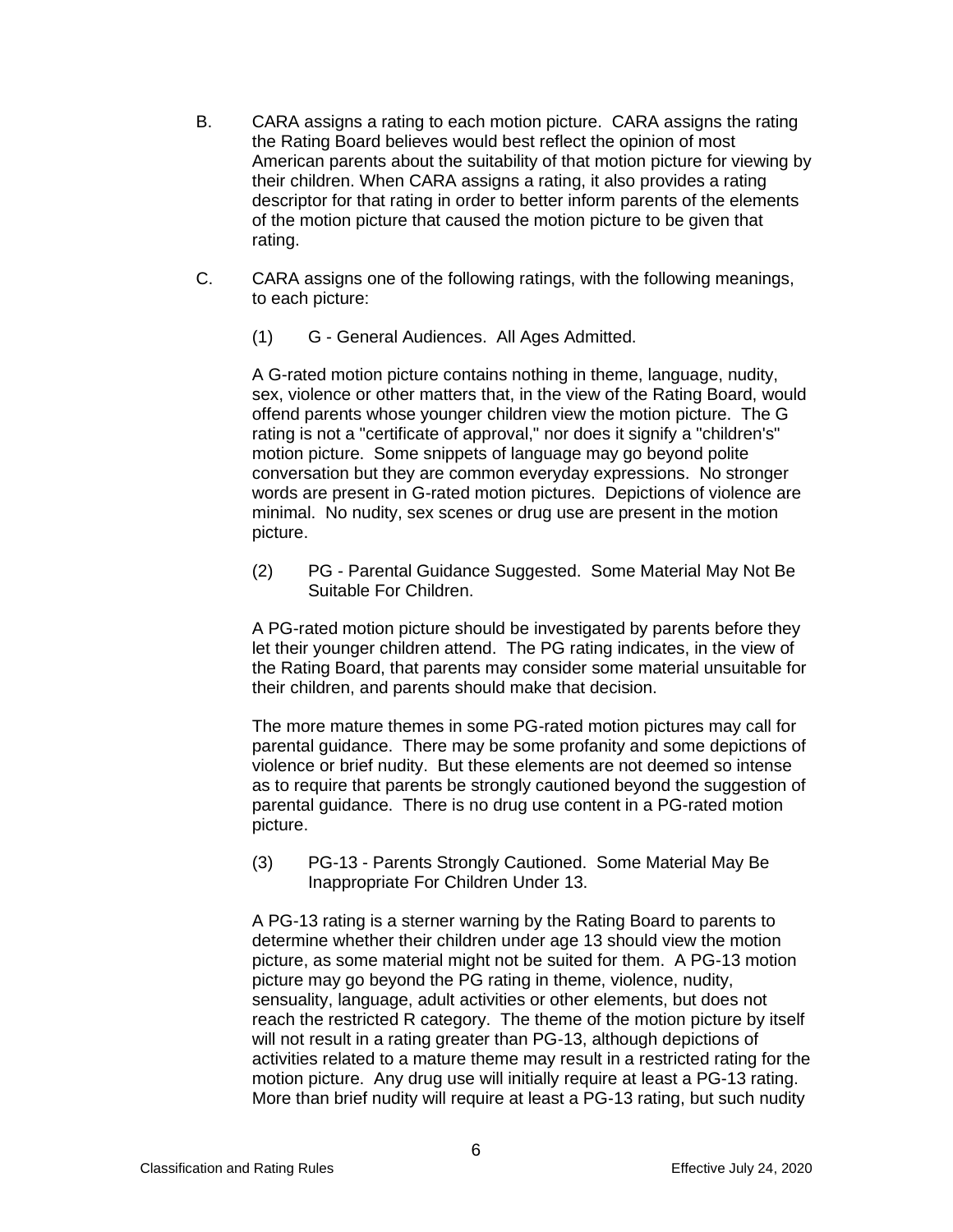in a PG-13 rated motion picture generally will not be sexually oriented. There may be depictions of violence in a PG-13 movie, but generally not both realistic and extreme or persistent violence. A motion picture's single use of one of the harsher sexually-derived words, though only as an expletive, initially requires at least a PG-13 rating. More than one such expletive requires an R rating, as must even one of those words used in a sexual context. The Rating Board nevertheless may rate such a motion picture PG-13 if, based on a special vote by a two-thirds majority, the Raters feel that most American parents would believe that a PG-13 rating is appropriate because of the context or manner in which the words are used or because the use of those words in the motion picture is inconspicuous.

(4) R - Restricted. Children Under 17 Require Accompanying Parent or Adult Guardian.

An R-rated motion picture, in the view of the Rating Board, contains some adult material. An R-rated motion picture may include adult themes, adult activity, hard language, intense or persistent violence, sexually-oriented nudity, drug abuse or other elements, so that parents are counseled to take this rating very seriously. Children under 17 are not allowed to attend R-rated motion pictures unaccompanied by a parent or adult guardian. Parents are strongly urged to find out more about R-rated motion pictures in determining their suitability for their children. Generally, it is not appropriate for parents to bring their young children with them to R-rated motion pictures.

(5) NC-17 - No One 17 and Under Admitted.

An NC-17 rated motion picture is one that, in the view of the Rating Board, most parents would consider patently too adult for their children 17 and under. No children will be admitted. NC-17 does not mean "obscene" or "pornographic" in the common or legal meaning of those words, and should not be construed as a negative judgment in any sense. The rating simply signals that the content is appropriate only for an adult audience. An NC-17 rating can be based on violence, sex, aberrational behavior, drug abuse or any other element that most parents would consider too strong and therefore off-limits for viewing by their children.

#### **Section 4. Submission of Rated Motion Pictures for New and Different Ratings**

A. CARA will replace a rating and rating descriptor for a motion picture with a rating and rating descriptor for a different version of the rated motion picture (also known as "re-rating" the motion picture) only if the originally rated version has not been exhibited or distributed in the United States. The Rating Certificate for the original version must be surrendered and canceled when the different version of the motion picture is submitted for re-rating and a new rating will be certified following the re-rating.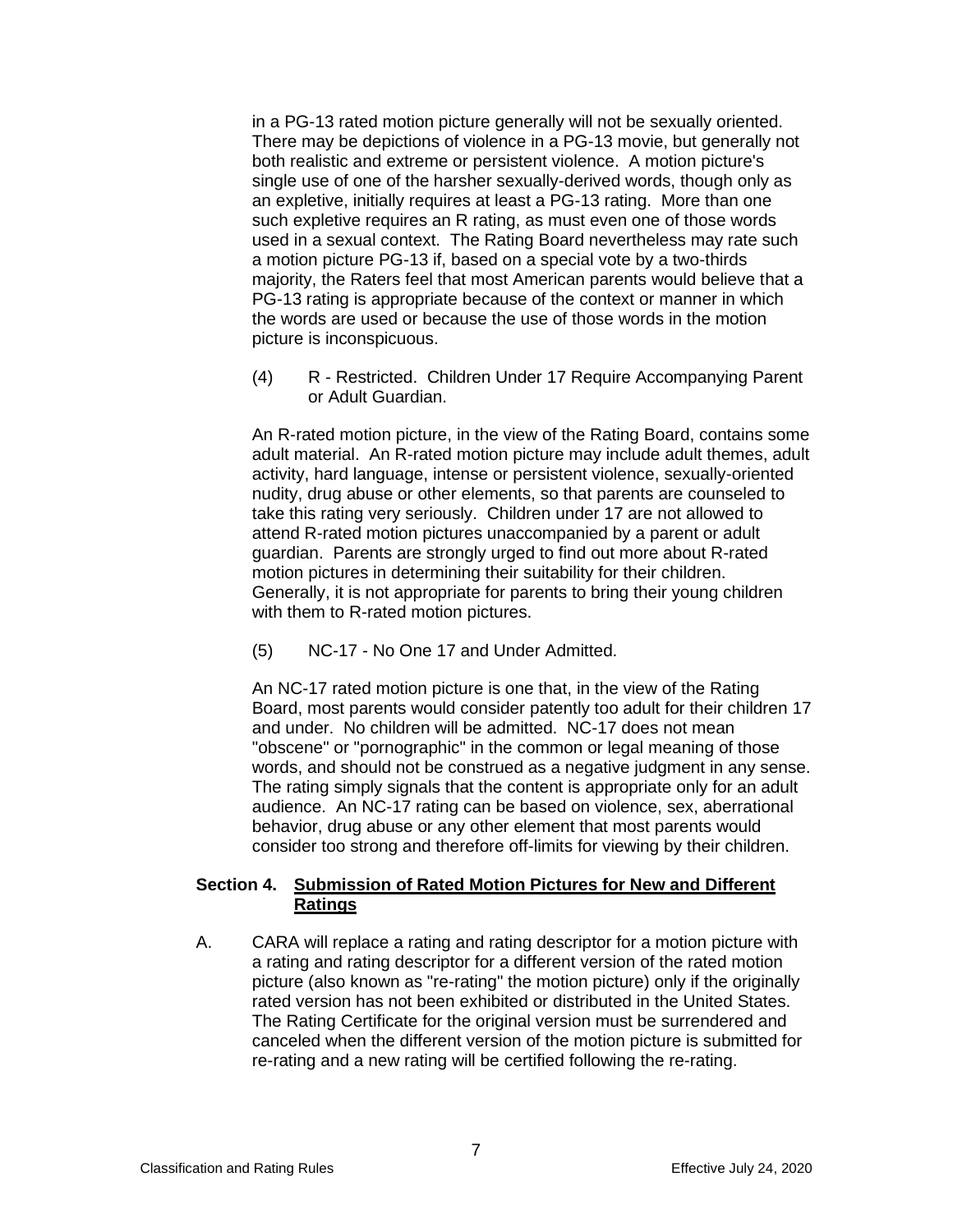- B. CARA will issue an additional rating and rating descriptor for any version of a motion picture different from the original version that has been exhibited or distributed in the United States, which for purposes of these Rules will be referred to as a "differently-rated" version. (The rating and rating descriptor for the motion picture may not be replaced after a version of the motion picture has been exhibited or distributed in the United States; only an additional rating may be issued then for a different version of the motion picture.)
- C. If the original version has been exhibited in theatres in the United States, and the different version receives a different rating than the exhibited version or is unrated (or if the exhibited version was unrated), that different version may be exhibited, distributed, promoted or advertised in the United States only following the complete withdrawal everywhere in the United States from exhibition and related advertising of the original version ("withdrawal period").
- D. After the completion of that withdrawal period, the originally rated version may be released in the home entertainment market, by itself or simultaneously with the differently-rated version.
- E. The length of the withdrawal period must be sufficient to prevent confusion by the public between the original version and the differentlyrated version. A withdrawal period of not less than ninety (90) days will be deemed sufficient to prevent such public confusion. Upon a showing of good cause by the submitting party, the Chairperson of CARA may determine that a withdrawal period of less than ninety (90) days is sufficient to prevent such public confusion in light of all of the circumstances related to that motion picture. In making such a determination, the Chairperson of CARA will consider, among other criteria, the following factors:
	- (1) The number of theatres in which the original version of the motion picture has been exhibited;
	- (2) The duration of each run;
	- (3) The extent of the advertising and publicity for the original version of the motion picture;
	- (4) The extent of any other distribution of the original version of the motion picture; and
	- (5) Any other factors that might cause or mitigate public confusion about the rating of the motion picture between the original version and the differently-rated version.

The rating and rating descriptor for the differently-rated version may be certified immediately by the Rating Board. The rating and rating descriptor for the differently-rated version may be used with that different version only after the completion of the withdrawal period for the original version.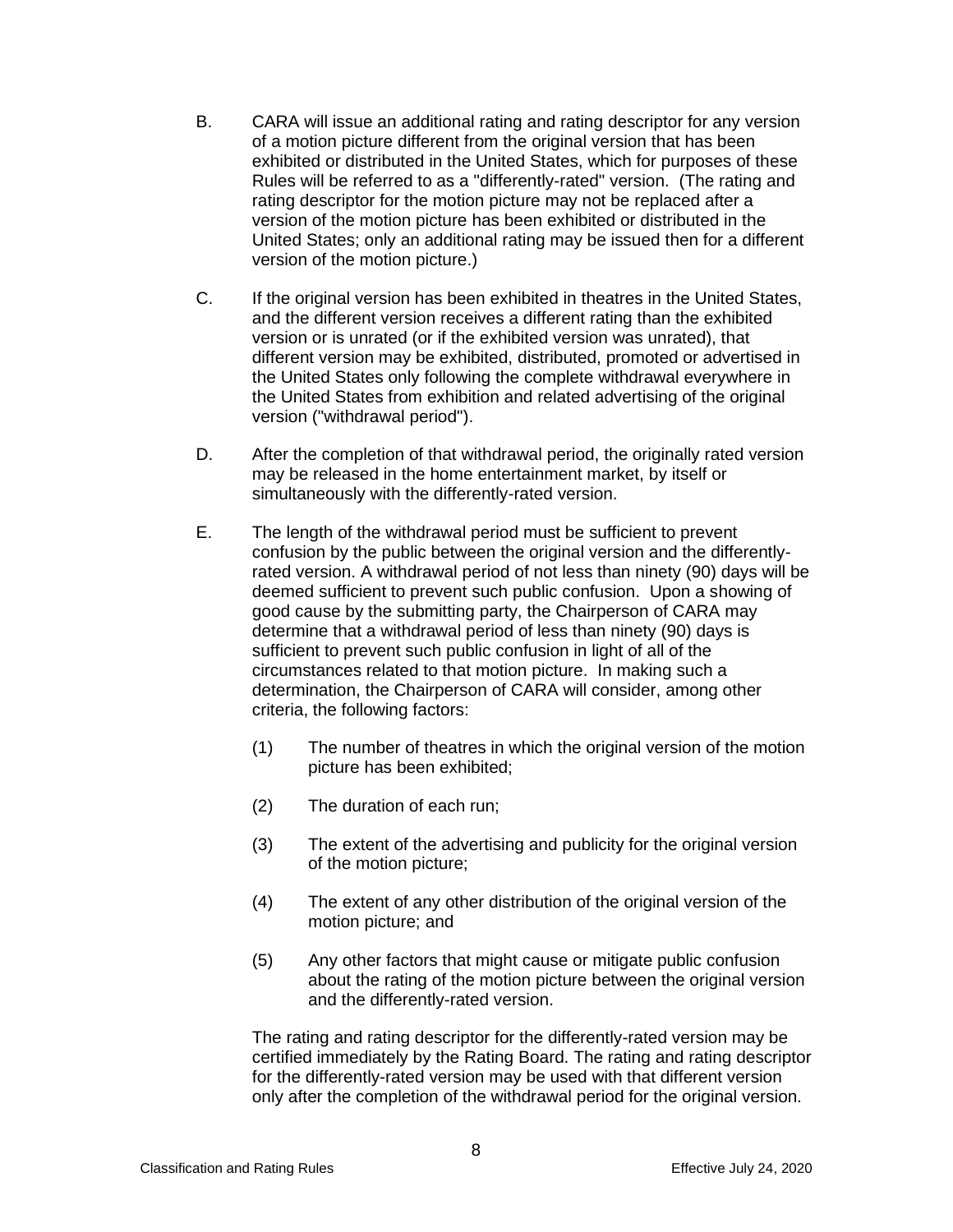If the Rating Board completes its rating of the different version prior to the withdrawal of the original version or during the withdrawal period, the Chairperson of CARA will specify in the Transmittal Letter for the Rating Certificate the end of the withdrawal period, if that date then can be determined, or that the differently-rated version may not be exhibited or distributed with the different rating until the completion of a suitable withdrawal period to be determined later by the Chairperson of CARA. The Chairperson of CARA will notify the CEO of the MPA and the President of NATO of the date specified for the completion of the withdrawal period, if that date is less than ninety (90) days after the complete withdrawal of the original version of the motion picture from exhibition and related advertising. The CEO of the MPA and the President of NATO may decide, for good cause, to specify a different date for completion of that withdrawal period.

F. The differently-rated version must display the following information prominently on its advertising and packaging: "This-rated version contains material different from the original -rated version"; and it must indicate in the title of the motion picture that the differently-rated version is different from the original version.

### **ARTICLE III PROPER USE OF THE RATINGS**

#### **Section 1. Use of the Ratings**

- A. The G, PG, PG-13, R and NC-17 rating symbols and legends are Certification marks registered by the MPA with the United States Patent and Trademark Office. In order to ensure that the public is aware of the status of each of these marks, use of the standard trademark notice ® next to the rating symbol is required on materials issued to the public which include any of the rating marks. The rating symbols and legends may not be self-applied and may only be used with the authorization of the MPA in connection with motion pictures that have been rated by CARA, in accordance with the Rules set forth herein and the Advertising Administration Rules. The unauthorized use of the MPA's rating symbols constitutes trademark infringement, creates public confusion and violates these Rules.
- B. Once the rating and rating descriptor of a motion picture have been certified by CARA, all copies of that version of the motion picture that are exhibited or distributed in the United States must be identical to the copy rated by CARA and must use the CARA rating and rating descriptor for that version.
- C. If a motion picture is rated, released, then edited and a different version is rated in accordance with these Rules, only the most recently rated version may be exhibited and it must carry the rating and rating descriptor associated with that differently-rated version of the motion picture. If the different version of the motion picture is placed in a different rating category than the original version, it may not be exhibited or distributed prior to the completion of the withdrawal period as specified in these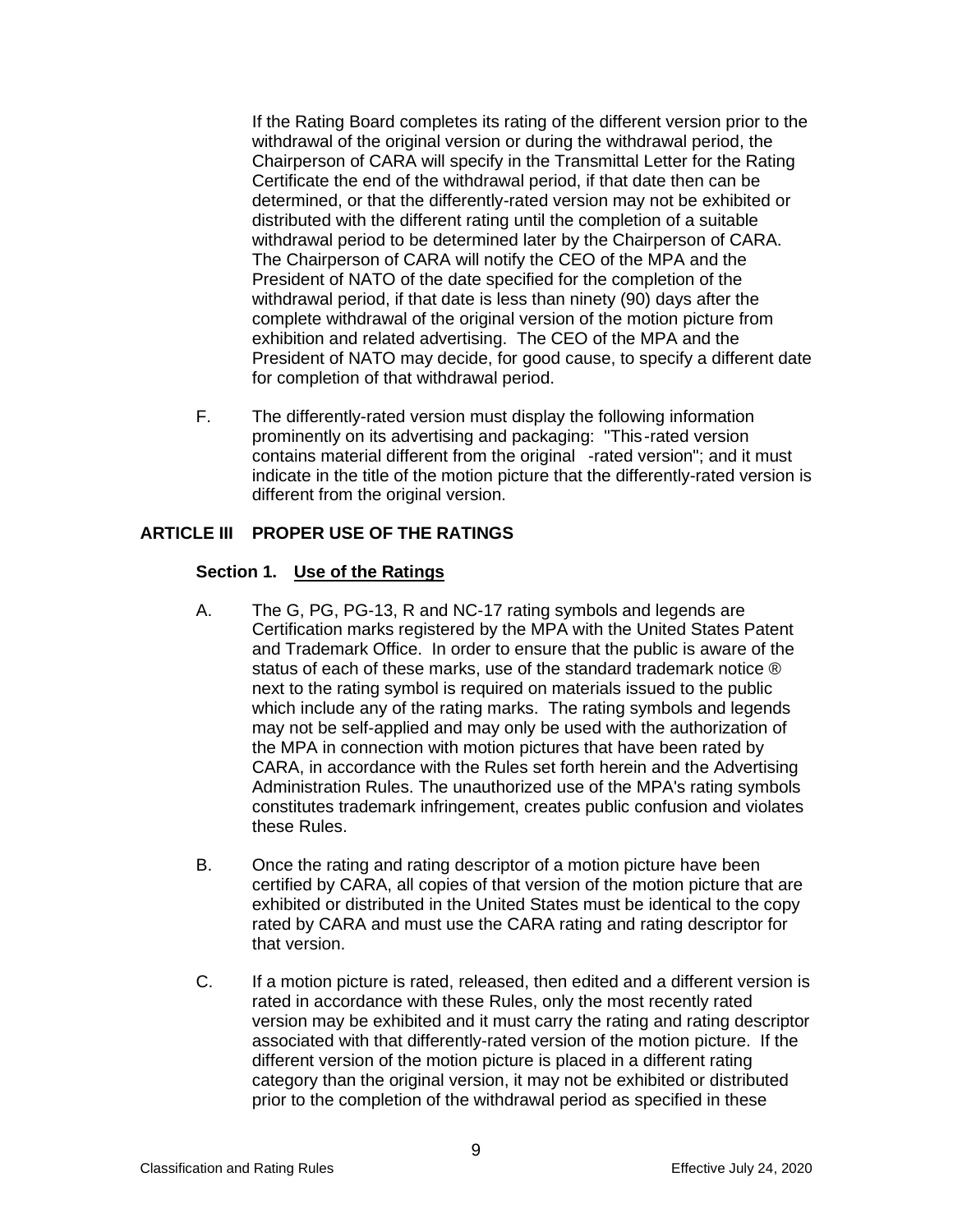Rules. However, two versions of a motion picture that have been placed in the same rating category by CARA may be exhibited or distributed simultaneously.

- D. A rating is issued by CARA on the condition that all of the terms and conditions stated in these Rules, the Submittal Agreement, the certification letter and the Rating Certificate are binding on the producer or distributor who submits the motion picture, as well as its agents, assignees, or any other person or entity acting under the actual or apparent authority or license of the submitting producer or distributor, and on any other rightsholder that exhibits or distributes the motion picture in the United States after the issuance of that rating and on that other rightsholder's agents, assignees, or any other person or entity acting under that other rightsholder's actual or apparent authority or license.
- E. At all times that a motion picture is submitted for a rating or while a motion picture with a rating is being exhibited, distributed or advertised, the producers and distributors of the motion picture must comply with the MPA's Advertising Administration Rules. Failure to comply with the Advertising Administration Rules may result in suspension of the rating process or revocation of the Rating Certificate.
- F. Rated motion pictures must bear prominently on every copy exhibited or distributed in the United States the number of the Rating Certificate and the official Seal of the MPA with the words "Certificate Number," followed by the number of the Rating Certificate and the symbol of the rating assigned to the motion picture. To the extent possible, the Seal of the MPA, the rating and number must be displayed in uniform type, size and prominence. The Chairperson of CARA may waive the requirements of this paragraph F for good cause for any motion picture for which the producer(s) and distributor(s) of the motion picture are not members of the MPA.
- G. If a rated version of a motion picture is distributed in the home entertainment market with audiovisual material in addition to the rated motion picture, such as deleted scenes, interviews, commentary, bonus material or other similar materials ("unrated content"), the distributor must comply with the Advertising Administration Rules with respect to such product and must include on the packaging of the product the following legend: "This product contains the \_-rated motion picture and additional unrated material" or a similar legend acceptable to the Advertising Administration.

#### **Section 2. Violation of the Rules; Sanctions**

A. Any violation of these Rules, the submittal agreement, the certification letter, the Rating Certificate, the Advertising Administration Rules or any other provisions governing the rating of a motion picture by CARA shall be grounds for the imposition of sanctions.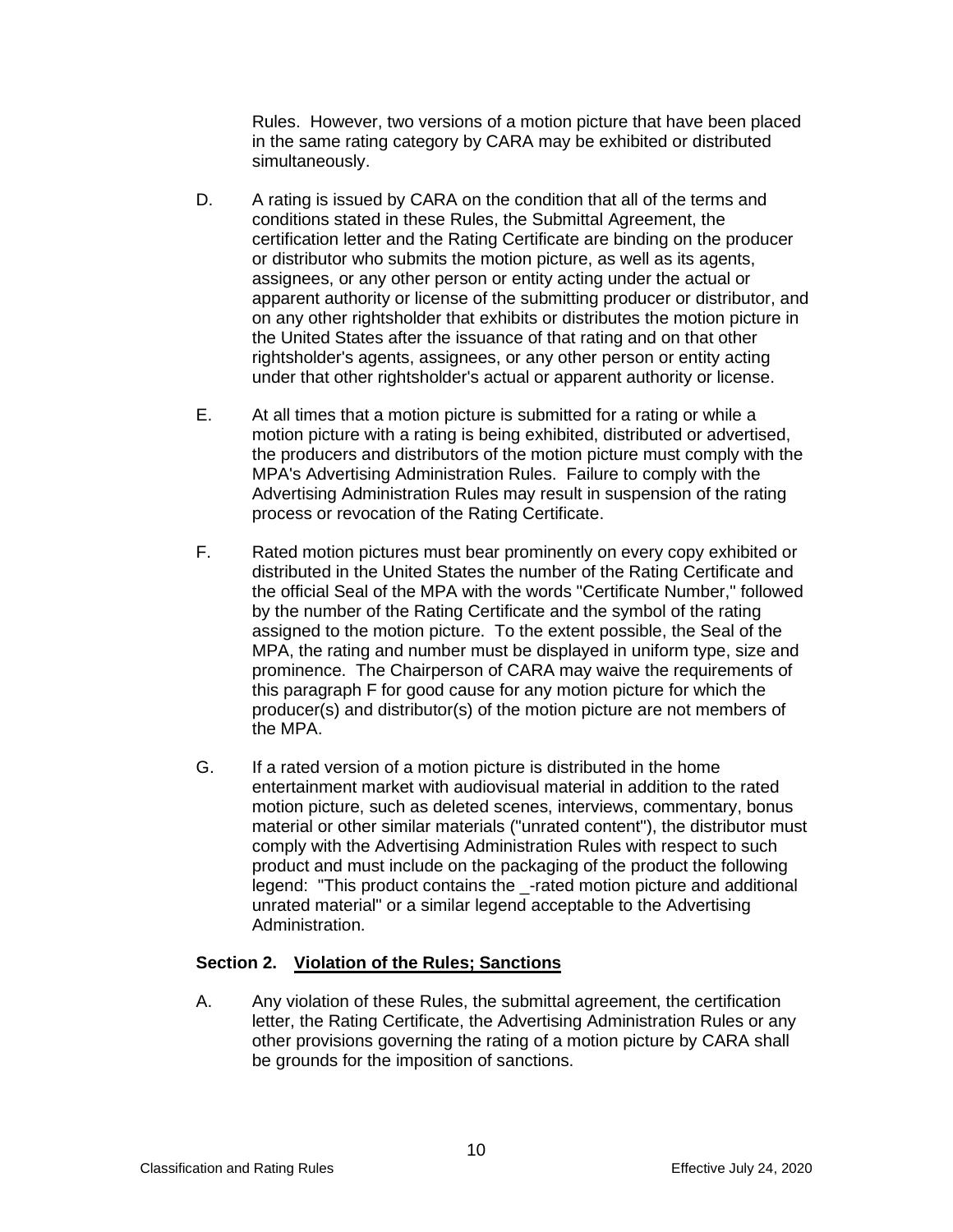- B. The following sanction may be issued for violation of the rules governing the rating system:
	- (1) CARA may revoke the rating issued by it to the motion picture;
	- (2) If the motion picture has not yet been rated, the rating process may be suspended or the motion picture may be removed from the rating process entirely;
	- (3) The rating process for any other motion pictures submitted for rating by the distributor (including any parent, subsidiary, affiliate, agent, servant, employee, licensee, sub-licensee, assignee or successor-in-interest to the distributor that is determined to have been responsible for the violation) may be suspended for such time as the Chairman of MPA and the President of NATO determine is appropriate;
	- (4) The distributor (including any parent, subsidiary, affiliate, agent, servant, employee, licensee, sub-licensee, assignee or successorin-interest to the distributor that is determined to have been responsible for the violation) may be suspended from participating in the rating system for such time as the Chairman of MPA and the President of NATO determine is appropriate, but in no event, for more than ninety (90) days; and/or
	- (5) Any other sanction listed in these Rules or the Advertising Administration Rules and any sanction deemed appropriate by the Chairman of MPA and President of NATO to remedy the violation. Failure by CARA to seek a sanction for a violation of these Rules should not be construed as a waiver of the violation.

#### **Section 3. Proceedings for Imposing Sanctions**

- A. An action for sanctions, other than for a violation of the Advertising Administration Rules, is commenced by CARA as follows:
	- (1) The Chairperson of CARA will advise the CEO of the MPA in writing of the facts on which an appropriate sanction is sought, with a copy to the producer or distributor and, where possible, with telephonic notice thereof.
	- (2) In consultation with the CEO of the MPA, the President of NATO, and the Chairperson of CARA, a date and time, no later than ten (10) business days after notice is given to the producer or distributor, will be set for a hearing to provide the producer or distributor an opportunity to be heard.
- B. Sanctions proceedings will be heard by the CEO of the MPA and the President of NATO or, in their absence, a designated officer of their respective organizations (other than the Chairperson of CARA or other member of the Rating Board). At the hearing, oral and documentary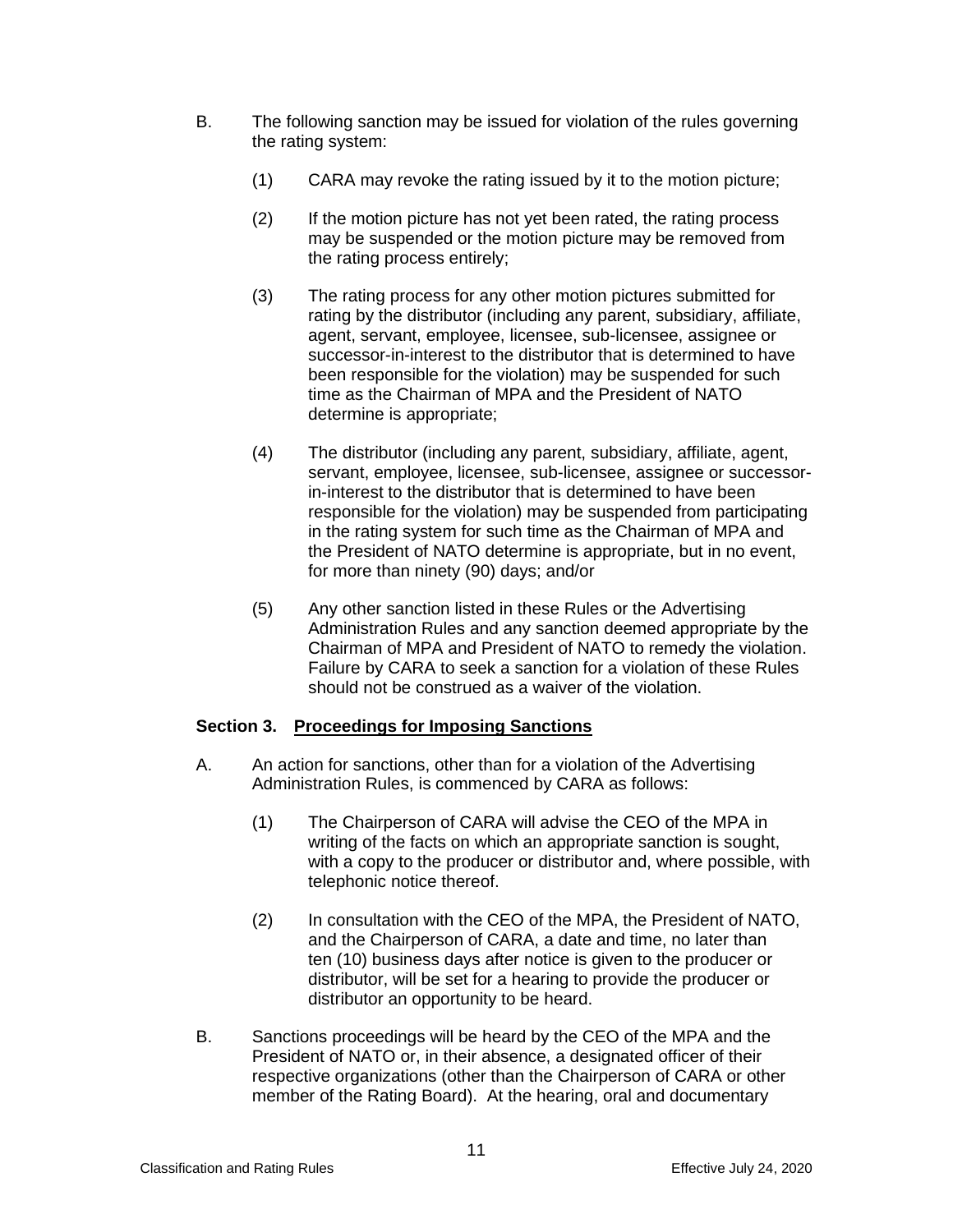evidence may be introduced by the producer or distributor and by representatives of CARA. If the CEO of the MPA and the President of NATO or their designees, upon review of the evidence, determine that the CARA Rules have been violated and that the violation has not been cured adequately, they may issue an appropriate sanction commensurate with the violation. The sanction proceeding will be decided as expeditiously as possible and a written determination will be made. The decision of the CEO of the MPA and the President of NATO, or their designees, is final. During the pendency of the sanction proceeding, the producer or distributor of the motion picture may take steps to cure the violation that gave rise to that proceeding. The CEO of the MPA and the President of NATO may, in their discretion, determine that such violation has been effectively cured at any time prior to issuance of a final decision in the proceeding and may cancel the proceeding.

C. If the revocation of a rating is ordered pursuant to such sanction proceedings, all rated copies of that motion picture must be immediately withdrawn from exhibition and written request must be made to distributors of home entertainment for the return of all rated copies. A copy of all such requests will be provided promptly to the CEO of the MPA and the President of NATO.

#### **ARTICLE IV CLASSIFICATION AND RATING APPEALS BOARD**

#### **Section 1. Organization**

- A. The Classification and Rating Appeals Board ("Appeals Board") is composed as follows:
	- (1) The CEO of the MPA or his/her representative (who is the Chairperson of the Appeals Board).
	- (2) Three representatives designated by each member company of the MPA.
	- (3) The President of NATO or his/her representative.
	- (4) Up to three representatives designated by each of up to eight NATO members designated periodically by NATO.
	- (5) The MPA and NATO may establish minimum qualifications for experience and job responsibilities for the representatives that may be designated to the Appeals Board by each their member companies.
	- (6) The CEO of the Independent Film & Television Alliance ("IFTA") or his/her representative.
	- (7) Up to two representatives designated by each of up to four independent producers or distributors of motion pictures, each of whom will be designated periodically by agreement of the CEO of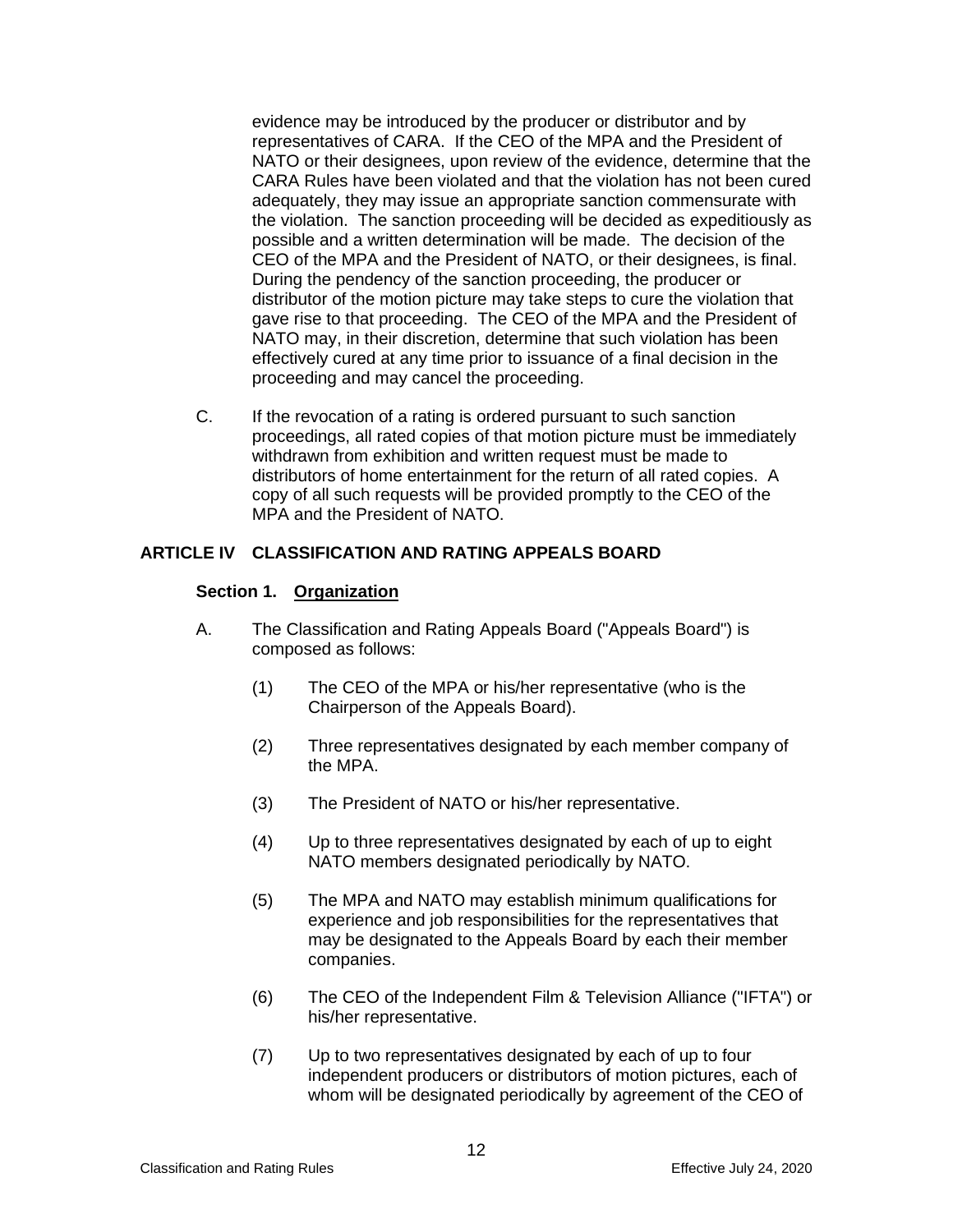the MPA and the President of NATO (provided that such independent producer or distributor agrees in writing to submit all of its motion pictures for rating by CARA and to release those motion pictures for exhibition only with their CARA rating).

- (8) Up to two representatives of up to four entities not affiliated with a motion picture producer, distributor or exhibitor, designated periodically by agreement of the CEO of the MPA and the President of NATO, each of whom is knowledgeable about: the standards generally applied by American parents for determining the suitability of motion pictures for viewing by their children; and, the appropriateness of various types of content for viewing by children.
- B. The MPA and NATO will encourage the designation of Appeals Board members who represent the diversity of American parents and who understand and respect the values of American parents.
- C. Each member of the Appeals Board, other than the CEO of the MPA, the President of NATO and the CEO of IFTA, will be appointed for a term of three (3) years and may be appointed for no more than two (2) consecutive full terms of three years each. Representatives of MPA and NATO members will serve staggered terms, so that the term of one of its three representatives ends each year. At the discretion of the Chairperson of the Appeals Board, emeritus members of the Appeals Board may serve on the appeal of individual motion pictures if the current representatives of the MPA or NATO member they represent are not available and their participation is necessary to meet the quorum requirements for an appeal.
- D. Each member of the Appeals Board must attend a training session at the beginning of his or her initial term on the Appeals Board or upon reappointment to a second term. Training sessions are administered by MPA and NATO and will include the Chairperson of CARA. Training sessions are designed to familiarize Appeals Board members with these Rules and with the procedures and processes of the Rating Board and the Appeals Board.
- E. The CEO of the MPA and the President of NATO may agree periodically to designate up to three additional organizations ("observer organizations") whose representatives are permitted to attend appeal proceedings. Those organizations must have a demonstrated interest in ensuring the accurate rating of motion pictures and the fair conduct of rating appeals.

#### **Section 2. Responsibilities of the Appeals Board and Observers**

A. The Appeals Board hears and determines appeals by motion picture producers or distributors of ratings certified by the CARA Rating Board.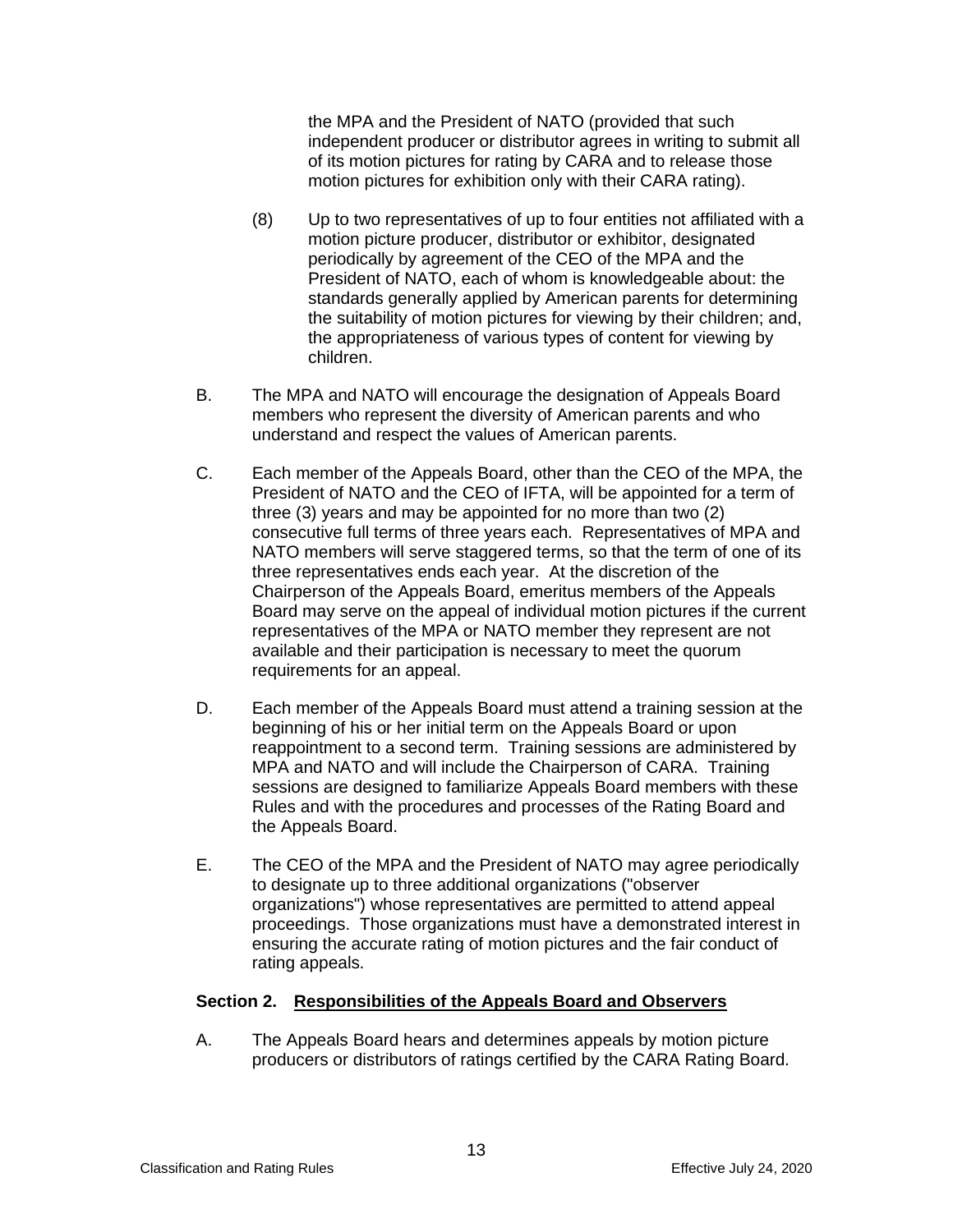- B. No member of the Appeals Board may participate in any aspect of the appeal of the rating of a motion picture in which the member or any legal entity with which he or she is associated, or any affiliate of such an entity, has any interest. If a member of the Appeals Board is or becomes aware of any matter that could materially affect his or her independent judgment or scrupulous adherence to these Rules with respect to a particular appeal, the member must decline to participate in such appeal.
- C. Except as permitted by these Rules, a producer or distributor appealing the rating of a motion picture may not communicate directly or indirectly with any member of the Appeals Board, other than the Chairperson of the Appeals Board, about the rating or the appeal prior to the appeal hearing. Any member of the Appeals Board who is contacted directly or indirectly by the producer or distributor prior to the appeal hearing must advise the Chairperson of the Appeals Board promptly of that communication. Such a communication may be grounds for dismissal of the appeal or other appropriate sanction, in the judgment of the Chairperson of the Appeals Board, given the nature and extent of the violation of this rule.
- D. The Appeals Board will consider whether the majority of American parents would believe that a less restrictive rating should have been assigned to the motion picture. Members of the Appeals Board may vote to overturn the rating of the motion picture only if they believe that the rating assigned by the Rating Board was clearly erroneous, meaning that the Appeals Board member concludes that the rating assigned by the Rating Board clearly is inconsistent with the established standards for that rating.
- E. The members of the Appeals Board and any observers must treat all appeal proceedings as confidential and may not discuss appeal proceedings except with the CEO or other representatives of the MPA, the President or other representatives of NATO or other Appeals Board members. In the event of a violation of this rule, the Chairperson of the Appeals Board may apply appropriate sanctions to ensure the fairness and integrity of the appeals process.
- F. An appeal may not be filed which (1) the Appellant knows is frivolous or lacks a substantial basis under these Rules; or (2) is intended to generate publicity for the motion picture rather than to assert a legitimate dispute with the rating assigned by the Rating Board. In the event of a violation of this rule, the Chairperson of the Appeals Board may apply appropriate sanctions to ensure the fairness and integrity of the appeals process.

#### **Section 3. Procedures for Filing Appeals**

- A. The producer or distributor of a motion picture may appeal a rating certified by CARA
- B. An appeal from a rating certified by CARA must be instituted: 1) not more than twenty-five business days after the date on which the rating is certified by CARA; and, 2) not less than twenty-five business days before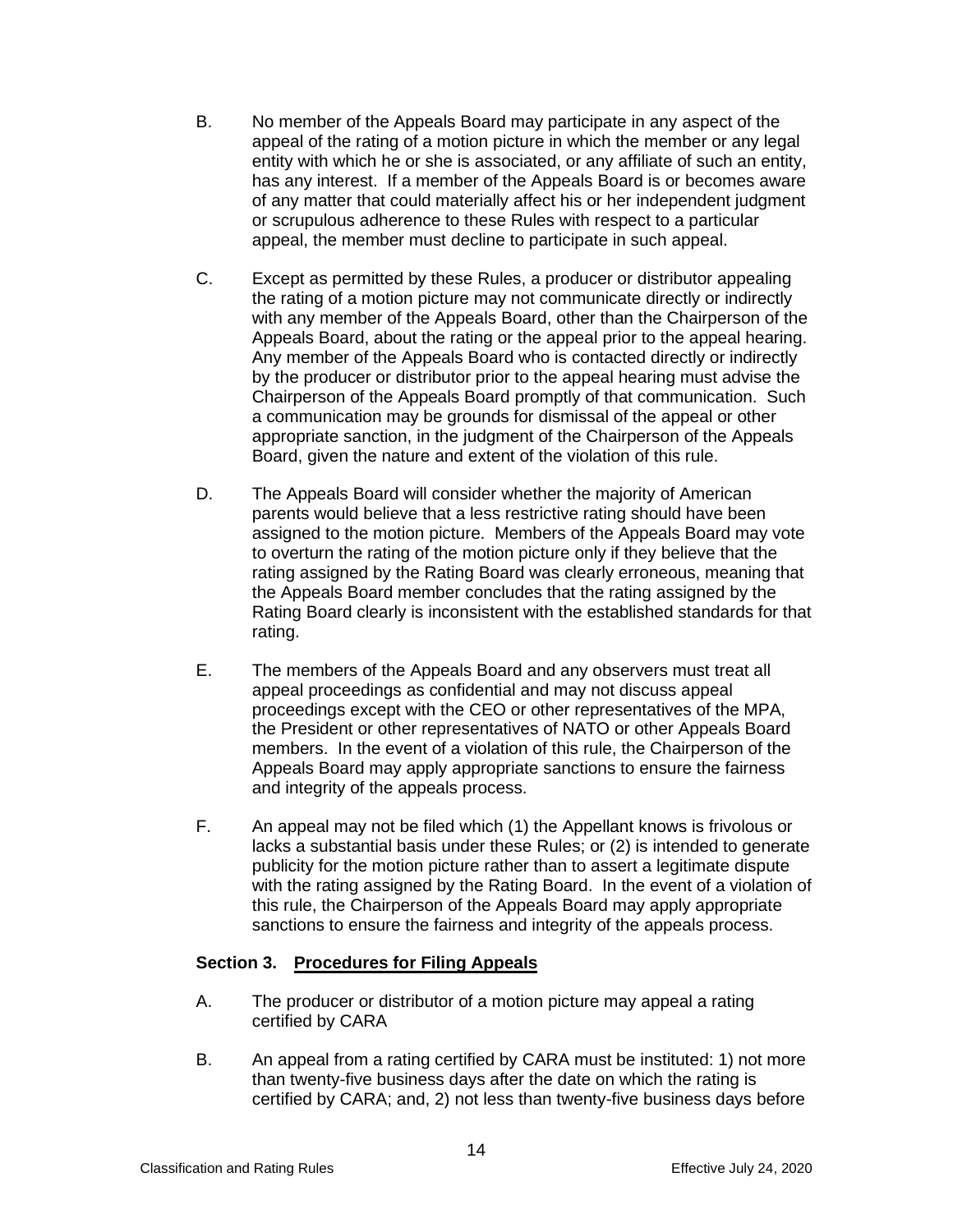the initial public exhibition or distribution of that version of the motion picture in the United States. The Chairperson of the Appeals Board may grant a waiver of these deadlines only when the inability to comply with these deadlines is due to circumstances beyond the control of the Appellant or its agents.

- C. The producer or distributor may only seek the next less restrictive rating on an appeal.
- D. Only one appeal may be taken of the rating of each version of a motion picture and only two appeals total may be taken of the ratings of different versions of a motion picture.
- E. An appeal of a rating certified by CARA is instituted as follows:
	- (1) The producer or distributor taking the appeal (the "Appellant") must send a notice of intent to appeal to the Chairperson of the Appeals Board, addressed as follows:

Chief Executive Officer Motion Picture Association, Inc. c/o Counsel to CARA 15301 Ventura Boulevard Building E Sherman Oaks, CA 91403

- (2) A non-refundable check payable to the MPA must be included with the notice of intent to appeal. The fee for an appeal is 10% of the fee for the rating of the motion picture, but not less than \$250.
- (3) The notice of intent to appeal must state: (i) the name of the motion picture; (ii) the rating assigned to the motion picture by the Rating Board; (iii) Appellant's intent to appeal; (iv) the running time of the rated version of the motion picture; and, (v) that the version of the motion picture to be screened at the appeal proceeding will be the same version that was rated by CARA.
- F. Counsel to CARA will schedule the hearing on the appeal at a convenient date not less than ten (10) business days after an appeal has been instituted. Appeals will not be scheduled on Mondays or Fridays. For good cause, the CEO of the MPA and the President of NATO may agree to schedule an appeal on earlier or different dates than provided by these Rules.
- G. Appeals generally are held at an appropriate screening facility in the Los Angeles metropolitan area. However, the Chairperson of the Appeals Board, with the consent of the parties, may schedule an appeal to be held at a different location or in a different manner.
- H. Before the appeal proceeding, the Appellant must arrange a screening of the motion picture for the Rating Board to confirm that the version of the motion picture to be screened at the appeal is the version of the motion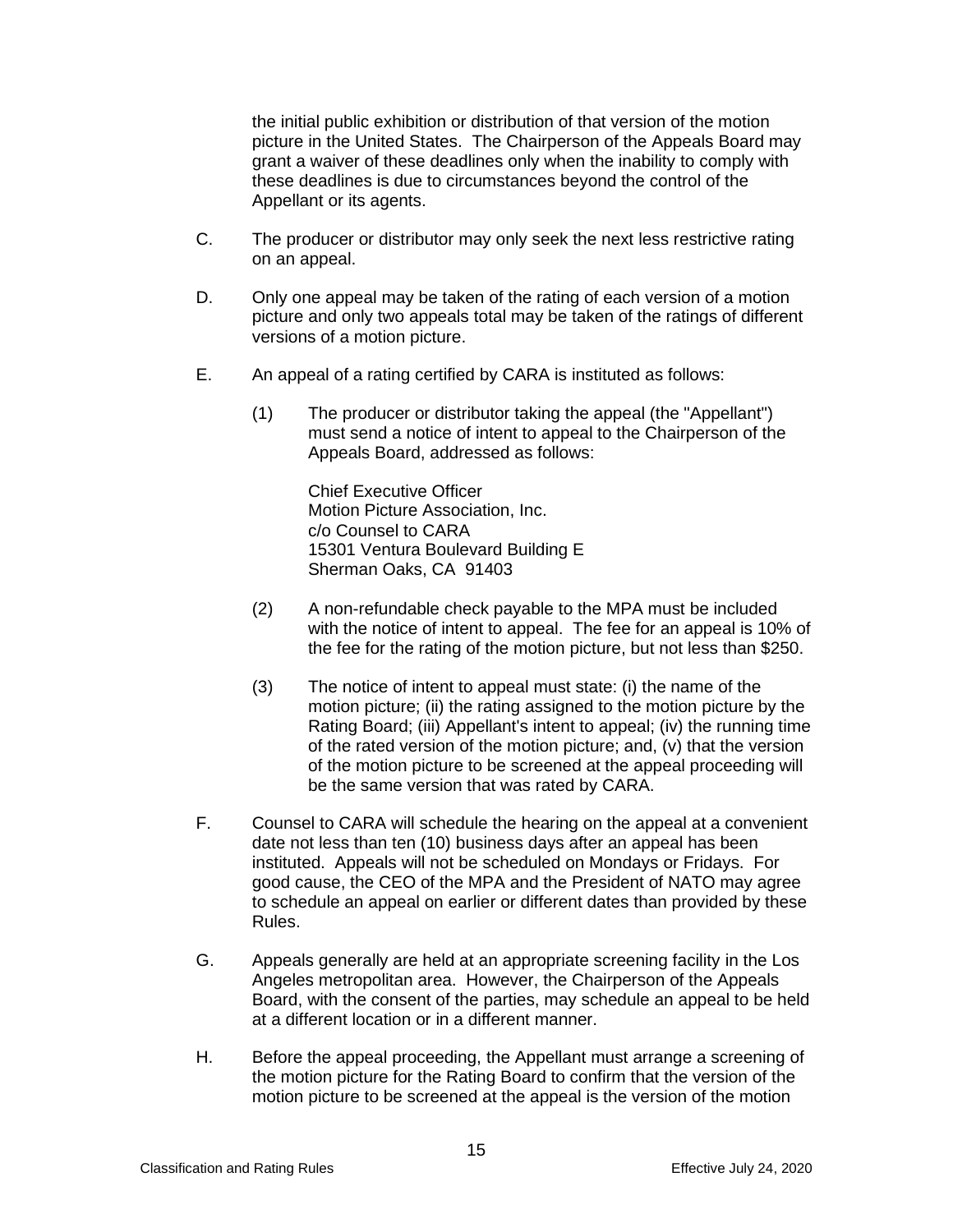picture rated by the Rating Board. A representative of CARA will retain the copy of the motion picture after the screening and deliver it the appeal proceeding.

- I. A rating appeal may be cancelled by the Appellant at any time before the appeal hearing by sending a notice of cancellation of the appeal to the Chairperson of the Appeals Board, addressed in the same manner as the notice of the appeal.
- J. A rating appeal must be completed not less than fourteen (14) calendar days before the initial public exhibition or distribution of that version of the motion picture in the United States.
- K. If the rating of a motion picture is upheld by the Appeals Board, the producer or distributor may submit a different version of the motion picture to CARA for re-rating in accordance with these Rules.

#### **Section 4. Conduct of Appeals**

- A. A quorum of the Appeals Board for an appeal is nine members, provided that at least three members designated by MPA and its member companies and three members designated by NATO and its members are present. These quorum requirements may be waived upon the written agreement of the Chairperson of the Appeals Board, the Chairperson or other representative of CARA, and a representative of the Appellant.
- B. The Chairperson of the Appeals Board and his or her representatives, members of the Appeals Board, representatives of designated observer organizations, and up to two (2) representatives each of the Appellant and of CARA may attend the appeal proceeding. All others, including members of the press, will be excluded.
- C. The Appellant may be represented at the appeal only by persons involved in the production or distribution of the motion picture prior to the certification of the rating for the motion picture, or the Appellant may submit a written statement to be read during the appeal. The names of the Appellant's representatives or its written statement must be provided to the Chairperson of the Appeals Board not less than three (3) business days before the appeal hearing.
- D. Representatives of designated observer organizations may observe the appeal proceeding, including the conduct of the vote by the Appeals Board, but may not participate as a member of the Appeals Board and may not speak or vote in the appeal proceeding.
- E. No part of the appeal may be recorded or transmitted.
- F. The appeal begins with the screening to the Appeals Board of the rated version of the motion picture.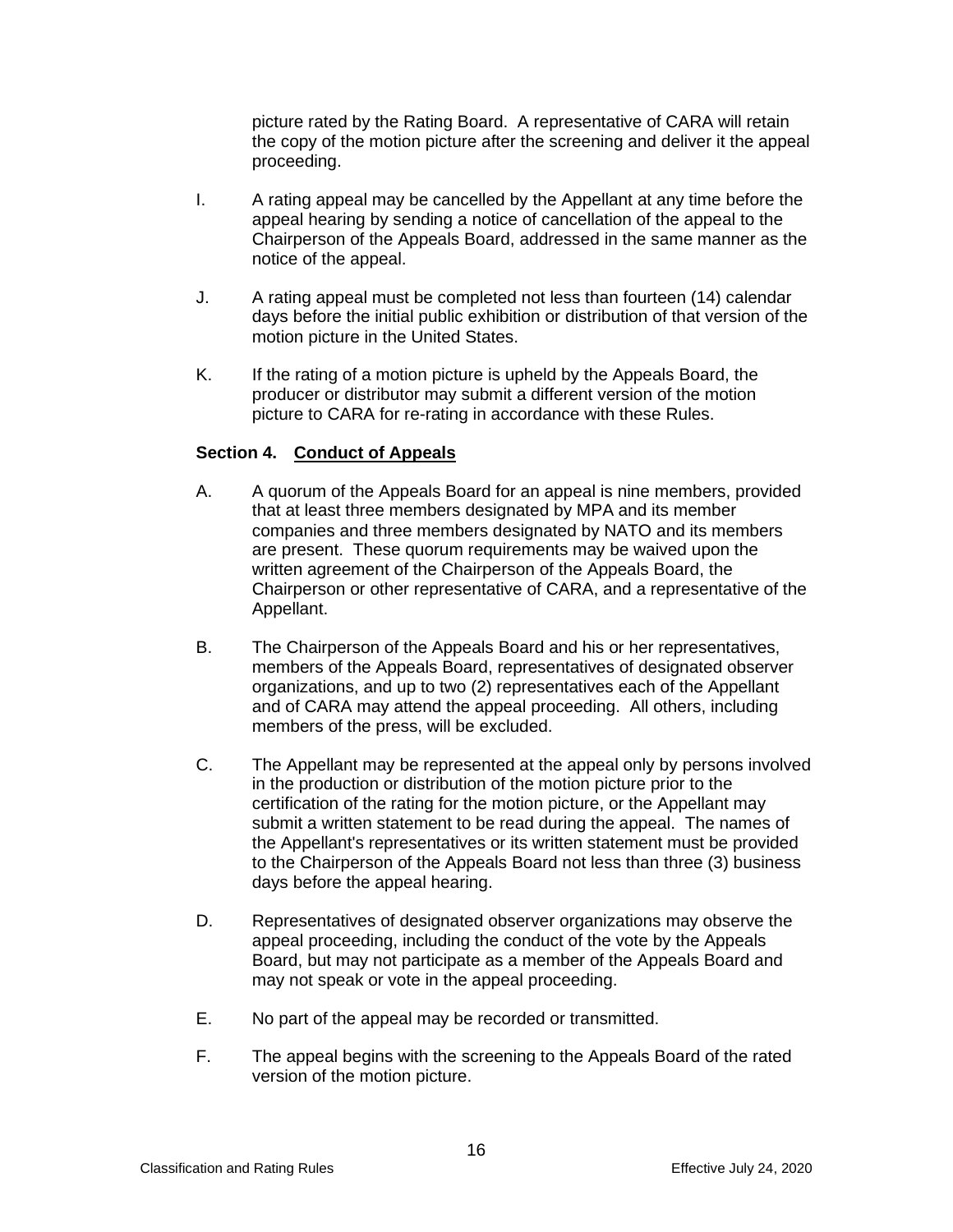- G. The Appellant's representatives will then make a statement of the reasons for the Appeals Board to overturn the rating of the motion picture, which may not exceed fifteen minutes (or the Appellant's written statement will be read to the Appeals Board if the Appellant is not represented at the appeal).
- H. The Chairperson of CARA or his or her representative will then make a statement of the reasons for the Appeals Board to uphold the rating of the motion picture, which may not exceed fifteen minutes.
- I. The Appellant's representatives may reply to the statement by the Chairperson of CARA or his or her representative for not more than ten (10) minutes.
- J. The Chairperson of CARA or his or her representative may reply to the statement by the Appellant's representatives for not more than ten (10) minutes.
- K. After the parties have completed their presentations, members of the Appeals Board may ask the parties questions. The Chairperson of the Appeals Board will determine when to end such questioning.
- L. The statements of the parties must address whether the rating assigned to the motion picture provides an appropriate advisory to American parents about whether the motion picture, taken as a whole, is suitable for viewing by their children.
- M. The parties' statements may not refer to: 1) the impact of the rating on the exhibition, distribution or anticipated financial results of the motion picture; or, 2) ratings or classifications assigned to the motion picture in other countries.
- N. The parties' statements may refer to similar content in any other motion picture that received a CARA rating, provided that Appeals Board members will be instructed as follows upon the occurrence of such comparative reference to other motion pictures:

Each motion picture is unique and should be evaluated as a whole and the content of that motion picture should be analyzed in context. While comparisons to other motion pictures may prove helpful to evaluation of the rating being appealed, Appeals Board members are cautioned that such comparisons may be misleading and should therefore be disregarded if:

- An Appeals Board member has not seen the entire referenced motion picture, or lacks sufficient recollection of the entire motion picture to form a judgment on its rating;
- The content of the referenced motion picture, taken as a whole, was not comparable to the content of the motion picture on appeal;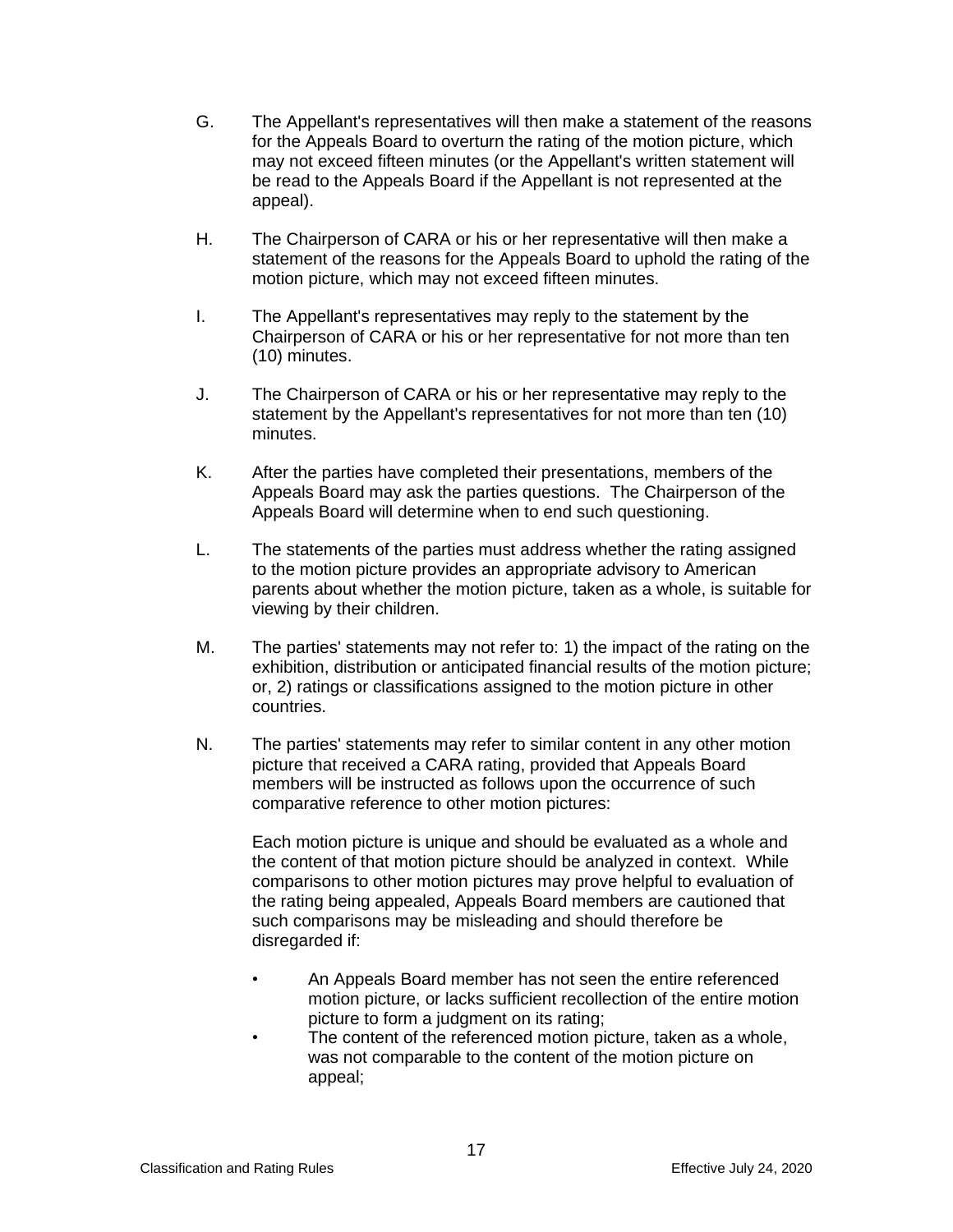- The content at issue may have occurred in a differently rated, or unrated, version of the referenced motion picture;
- The values of a majority of American parents about the content that is appropriate for their children may fairly be said to have changed since the rating of the referenced motion picture; or,
- Other circumstances indicate that comparison to the other motion picture is unreliable or misleading.

An Appellant that intends to refer in support of its appeal to content in any other rated motion picture must advise the Chairperson of the Appeals Board of the titles of those other motion pictures not less than three (3) business days prior to the appeal. The Chairperson of CARA must advise the Chairperson of the Appeals Board of the titles of any other motion picture the Chairperson of CARA intends to refer to in support of the rating not less than two (2) business days prior to the rating appeal. The Chairperson of the Appeals Board will communicate those lists of titles to the parties prior to the appeal.

- O. No statements by individuals not present during the appeal may be read, distributed or shown to the Appeals Board except as provided herein. The Appellant must advise the Chairperson of the Appeals Board of any material, other than the Appellant's statement in the Appellant's own words, that will be read, distributed or shown to the Appeals Board at least three (3) business days prior to the appeal. The Chairperson of the Appeals Board may prohibit the use of any material during the appeal that has not been properly identified by Appellant in accordance with this rule or that is misleading or inconsistent with the standards for determination of the appeal.
- P. The Appellant's representatives and the Chairperson of CARA or his or her representative may assert that any matter raised during the parties' statements or during the question and answer period is not appropriate for consideration by the Appeals Board. The Chairperson of the Appeal will advise the Appeals Board whether any part of a party's statement or any question or answer is irrelevant to the appeal or violates these Rules.
- Q. At the conclusion of the question and answer session, the Chairperson of the Appeals Board will excuse the parties from the appeal. The Chairperson of the Appeals Board and the Appeals Board members may then engage in a discussion of the merits of the appeal.
- R. After such deliberations, a vote of the members of the Appeals Board will be taken by secret ballot. The Appeals Board must consider whether the majority of American parents would believe that a less restrictive rating should have been assigned to the motion picture. Members of the Appeals Board may vote to overturn the rating of the motion picture only if they believe that the rating assigned by the Rating Board was clearly erroneous, meaning that they conclude that the rating assigned by the Rating Board clearly is inconsistent with the standards for that rating.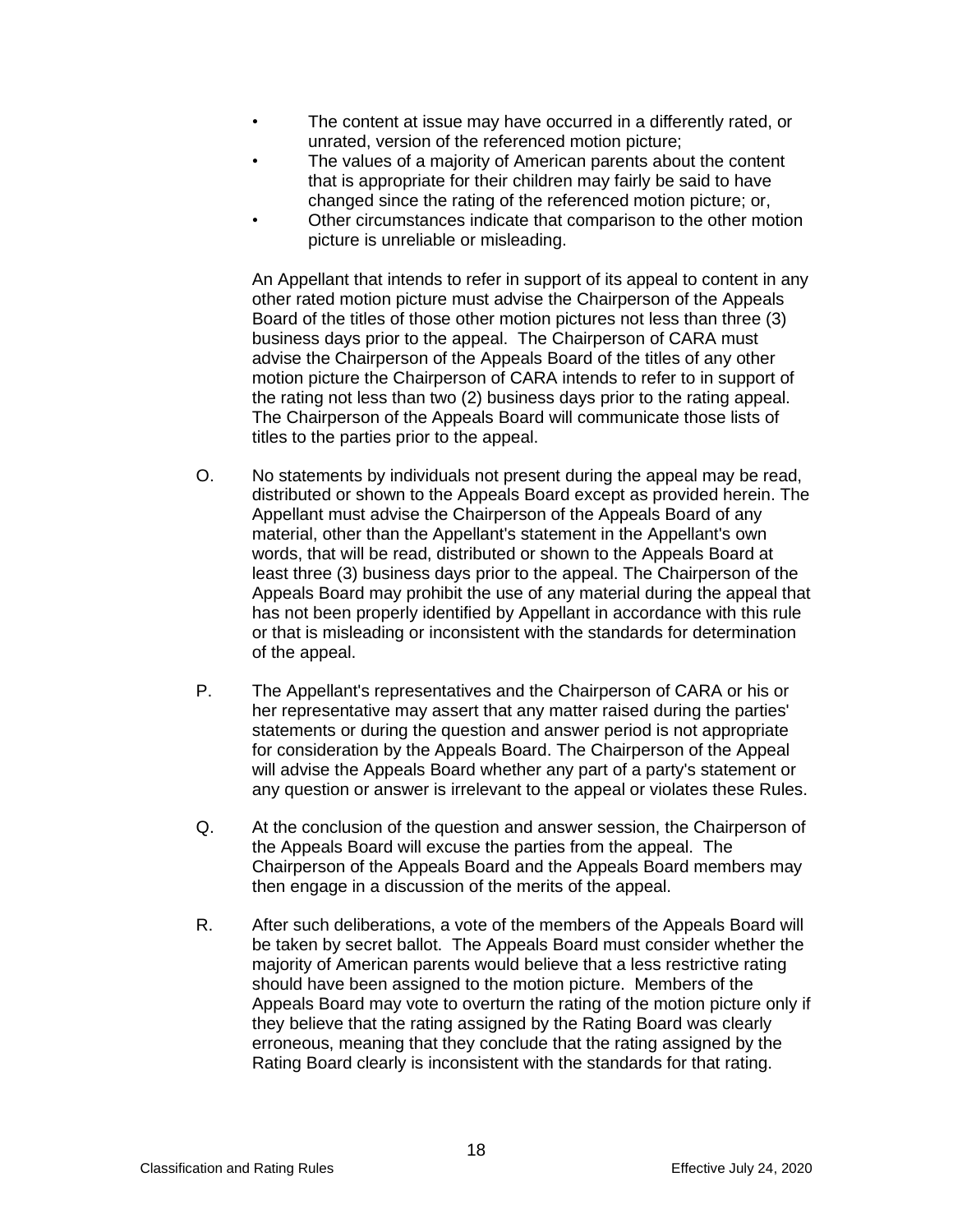- S. If more than one Appeals Board member representing any single company or organization attends an appeal, only one is eligible to vote at that appeal. The votes will be counted by the Chairperson of the Appeals Board and a representative of NATO or a NATO member, in the presence of the Appeals Board.
- T. The Appeals Board may overturn the rating assigned to a motion picture by the Rating Board only upon the vote of two-thirds (2/3) or more of the members of the Appeals Board voting at the appeal.
- U. The Chairperson of the Appeals Board will announce the results of the vote, including the vote tally, to the Appeals Board and then to the parties.
- V. The Appeals Board may request the Chairperson of the Appeal to advise the CEO of the MPA and the President of NATO that particular issues arising in the appeal suggest the need for a more specific interpretation. or re-interpretation, of these Rules.
- W. Except as set forth above with regard to the waiver of an Appeals Board quorum, only the Chairperson of the Appeals Board may grant exceptions to or waivers of these Rules for the conduct of an appeal. Requests for an exception or waiver must be made in writing, submitted to the Chairperson of the Appeals Board at least ten (10) business days before the appeal hearing with a statement setting forth good cause for the waiver or exception.

#### **ARTICLE V ADMINISTRATION OF THESE RULES**

- A. These Rules provide the exclusive remedy for the resolution of all disputes in connection with the rating of a motion picture.
- B. Any controversy or claim arising out of or relating to the rating of a motion picture or the appeal of such a rating pursuant to these Rules (including any dispute as to the validity, interpretation, enforceability or scope of these Rules or this paragraph), that cannot be settled through direct discussions, will be referred to mediation administered by JAMS before resorting to arbitration. Thereafter, any such unresolved controversy or claim (whether in contract or tort, pursuant to constitution, statute or regulation or in equity or otherwise) will be resolved by binding arbitration in Los Angeles, California, administered by JAMS in accordance with its Arbitration Rules and Procedures. The parties will make a good faith effort to select a mutually agreeable arbitrator. If the parties are unable to reach agreement on an arbitrator, one will be selected in accordance with the rules of JAMS. The arbitrator will apply applicable substantive law consistent with the Federal Arbitration Act, 9 U.S.C. §§ 1-16, and not any state law concerning arbitration. The remedy provided by this binding arbitration provision is final and exclusive. The prevailing party in such arbitration may file an action in court to confirm and to enforce the arbitration award. Any such action will be instituted in a state or federal court in Los Angeles County, California, and all parties agree, as a condition to participation in the rating process, to submit to the personal